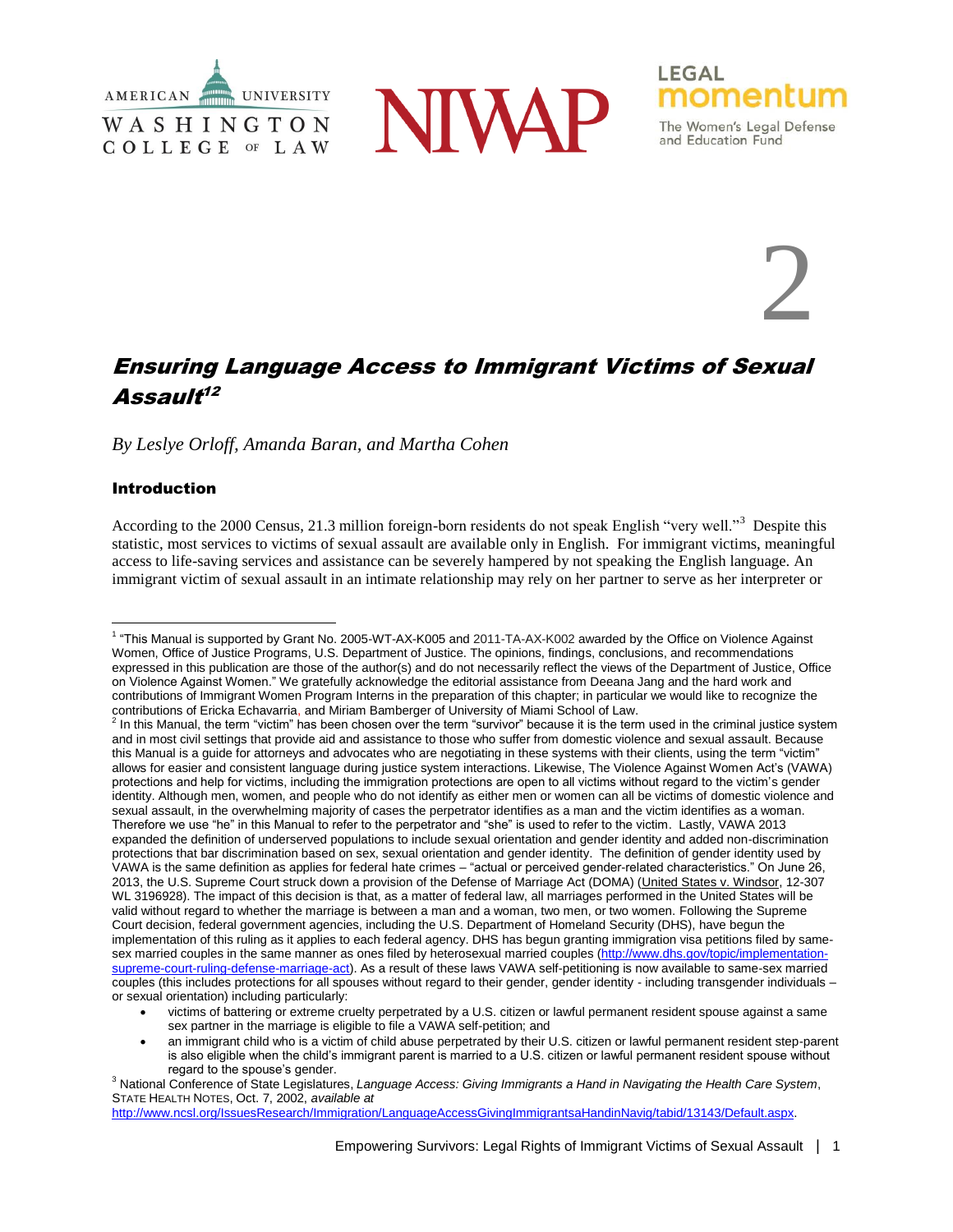language teacher.<sup>4</sup> The situation becomes problematic in cases where the victim is fearful or ashamed of disclosing the sexual assault partner. Even if a victim does encounter people who speak her language, she might not be able to safely obtain assistance with interpretation from community resources without jeopardizing the confidentiality of communications. In small immigrant communities, sexual assault can be a very humiliating and shameful experience and it is possible that the immigrant victim knows the interpreter.<sup>5</sup> Precautions should be taken so that the immigrant victim feels safe and that confidentiality will be honored.

Places where sexual assault victims seek assistance, such as rape crisis centers, shelters, police stations, health care providers, sexual assault hotlines, legal services offices, prosecutors' offices, and courts, may not have employees who can communicate in other languages or who are culturally competent. Without adequate language assistance, many immigrant victims cannot obtain police protection, counseling assistance, shelter, or emergency medical assistance they may need.<sup>6</sup> Interpreters need to be available at courthouses to assist limited English proficient (LEP) applicants with language interpretation to help victims prepare, file, and appear at hearings for sexual assault or domestic violence protection orders or LEP victims will not be able to obtain protection orders.<sup>7</sup> Furthermore, information about important immigration provisions in the Violence Against Women Act (VAWA) $^8$  must be available in a wide range of languages and must be distributed at courthouses, police departments, and victim's services programs, so that LEP victims can learn about and apply for VAWA immigration benefits.

The following case examples illustrate the gravity of the problem experienced by limited English proficient immigrant victims:<sup>9</sup>

*\*Tan-Fei is an immigrant victim of sexual assault. She is working in a large garment factory. Her family helped her find this job. After a week of working, her supervisor approached her and sexually assaulted her in one of the back rooms of the factory. Afterwards, Tan-Fei ran out of the factory. She wants to tell her family and maybe the police, but she is afraid that she will not be able to work. She does not speak English and does not know if the police can even help her. She has heard from other people in her community that if she is caught she will be sent back to China.* 

*\*Hoang is an immigrant victim of sexual assault. She is working for as a domestic helper for a family. She is being sexually abused by her employer. Hoang is unable to leave the home without her employer's permission. She speaks very little English. She does know that what is happening to her is wrong, but she does not know where to turn to for help. She is afraid to call the police because she does not speak or understand English very well. She is also afraid of losing her job.* 

*\*Ana Marie is an immigrant victim of domestic violence and sexual assault. Her boyfriend has severely beaten and raped her on several occasions. Ana Marie had just moved here from her native country. Her boyfriend injured her and she fears that she may be pregnant. She is alone here and is dependent on her boyfriend who speaks English to communicate with others. She does not know what to do. She has a neighbor that speaks Spanish and English, but she is afraid to reach out and ask for help.* 

 $\overline{a}$  $^4$  BREAKING BARRIERS: A COMPLETE GUIDE TO LEGAL RIGHTS AND RESOURCES FOR BATTERED IMMIGRANTS  $\S$  1.1 at 15 (Leslye E. Orloff & Kathleen Sullivan eds., 2004) (hereinafter, BREAKING BARRIERS).

<sup>5</sup> *See* NAT'L. IMMIGRANT RIGHTS AND PUBLIC INTEREST LEGAL CENTER, SERVING LIMITED ENGLISH PROFICIENT VICTIMS OF SEXUAL ASSAULT AND DOMESTIC VIOLENCE: A SURVEY OF ISSUES 17 (2006). 6 *Id*.

<sup>7</sup> *See* BRENDA UEKERT ET AL., NATIONAL CENTER FOR STATE COURTS, SERVING LIMITED ENGLISH PROFICIENT (LEP) BATTERED WOMEN: A NATIONAL SURVEY OF THE COURTS' CAPACITY TO PROVIDE PROTECTION ORDERS (2006), *available at*

[http://www.ncsconline.org/D\\_Research/Documents/LEP\\_NIJFinalReport.pdf.](http://www.ncsconline.org/D_Research/Documents/LEP_NIJFinalReport.pdf) 8 For more information on immigration protections under VAWA, *see* BREAKING BARRIERS, *supra* note 4, § 4.

<sup>&</sup>lt;sup>9</sup> An LEP individual is one who does not speak English as their primary language and who has a limited ability to read, speak, write, or understand English. These individuals may be entitled to language assistance with respect to an important type of service, benefit, or encounter: the more important the service, the greater the need for language assistance. Examples of the services or activities very likely to require provision of language access include but are not limited to: 1) victims communicating with police at the scene of a crime; 2) providing emergency medical services; 3) providing interpretation at court proceedings in criminal or protection order cases; 4) communicating rights to a person who has been detained for criminal or immigration related activities; 5) providing information regarding bankruptcy or foreclosure proceedings; and 6) services that offer critical protections including but not limited to health, safety, or ability to exercise their legal rights.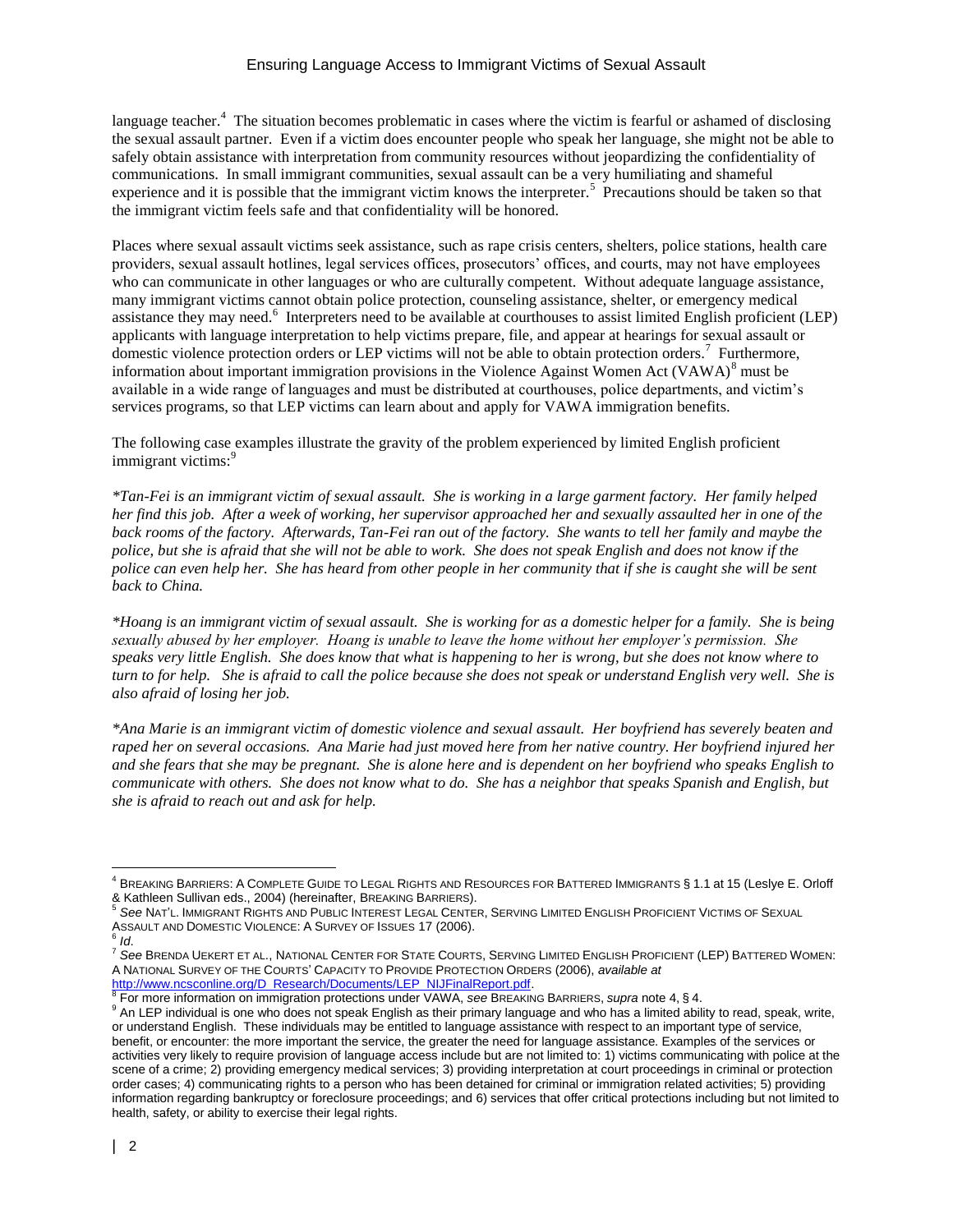These real-life stories demonstrate that although immigrant victims can legally access services that are available to protect victims regardless of immigration status, such as sexual assault and domestic violence services, law enforcement protection, and immigration relief, many immigrant victims are unlikely to seek help due to language barriers, isolation, and lack of information about available help. When services are not offered in a language immigrant victims can understand fully and clearly, the services are effectively closed to them. This chapter will provide a brief overview of the requirements under federal law to ensure meaningful language access. Additionally, it will discuss ways to evaluate whether programs offer meaningful language access, as well as tips for working with your community to improve the delivery services to immigrant victims of sexual assault.

# Title VI of the Civil Rights Act of 1964 and Executive Order 13166

Title VI of the Civil Rights Act of 1964<sup>10</sup> prohibits recipients from discriminating on the basis or race, color, or national origin. Under Title VI, organizations receiving federal funding have an obligation to ensure that:

No person in the United States shall, on the ground of race, color, or national origin, be excluded from participation in, be denied the benefits of, or be subjected to discrimination under any program or activity receiving federal financial assistance.<sup>11</sup>

Further, under Title VI implementing regulations that outlaw practices or policies that have a discriminatory impact, recipients of federal financial assistance have a responsibility to take reasonable steps to provide limited English proficient (LEP) individuals with meaningful access to their programs and activities. Discrimination on the basis of national origin can occur if a recipient of federal funds does not provide appropriate language assistance to LEP individuals because an individual, whose language is usually tied to their national origin, will not have access to the same benefits, services, information, or rights that the agency receiving federal funds provides to everyone else.

Although Title VI has been in effect for over 40 years, more recently, the federal government has taken additional measures to improve compliance with respect to providing access to federal services for Limited English Proficiency persons. Executive Order 13,166,<sup>12</sup> titled "Improving Access to Services for Persons with Limited English Proficiency" went into effect in 2000. This order requires federal agencies to take reasonable steps to provide meaningful access for LEP people to federally conducted programs and activities. It also requires every federal agency that provides financial assistance to non-federal entities to publish guidance on how grant recipients can provide meaningful access to their services for Limited English Proficiency persons.

Pursuant to Executive Order 13,166, the Department of Justice (DOJ) published its LEP guidance. The DOJ Limited English Proficiency guidance seeks to assist recipients of federal financial assistance from DOJ in fulfilling their legal responsibilities to provide meaningful access for Limited English Proficiency persons. The LEP Guidance provides a description of four factors recipients of federal funds should consider in fulfilling their responsibilities to LEP persons. Under Title VI these four factors are:

- 1. The number or proportion of LEP persons in the eligible service population;
- 2. The frequency with which LEP individuals come into contact with the program;
- 3. The importance of the benefit, service, information, or encounter to the LEP person (including the consequences of lack of language services or inadequate interpretation/translation); and
- 4. The resources available to the recipient and the costs of providing various types of language services.

Programs receiving federal financial assistance from DOJ can use these factors to determine whether and when there is an obligation to provide language assistance to LEP persons needing or seeking their services and how the program will meet their obligation to provide language assistance to LEP persons.

Although the DOJ LEP Guidance is meant to serve as a general template for all recipients of federal financial assistance, each federal agency that awards federal financial assistance has developed its own agency specific

 $\overline{a}$  $10$  42 U.S.C.  $\S$  2000d, et seq.

<sup>11</sup> *Id*.

<sup>12</sup> Exec. Order No. 13,166, 65 Fed. Reg. 50,121 (Aug. 16, 2000).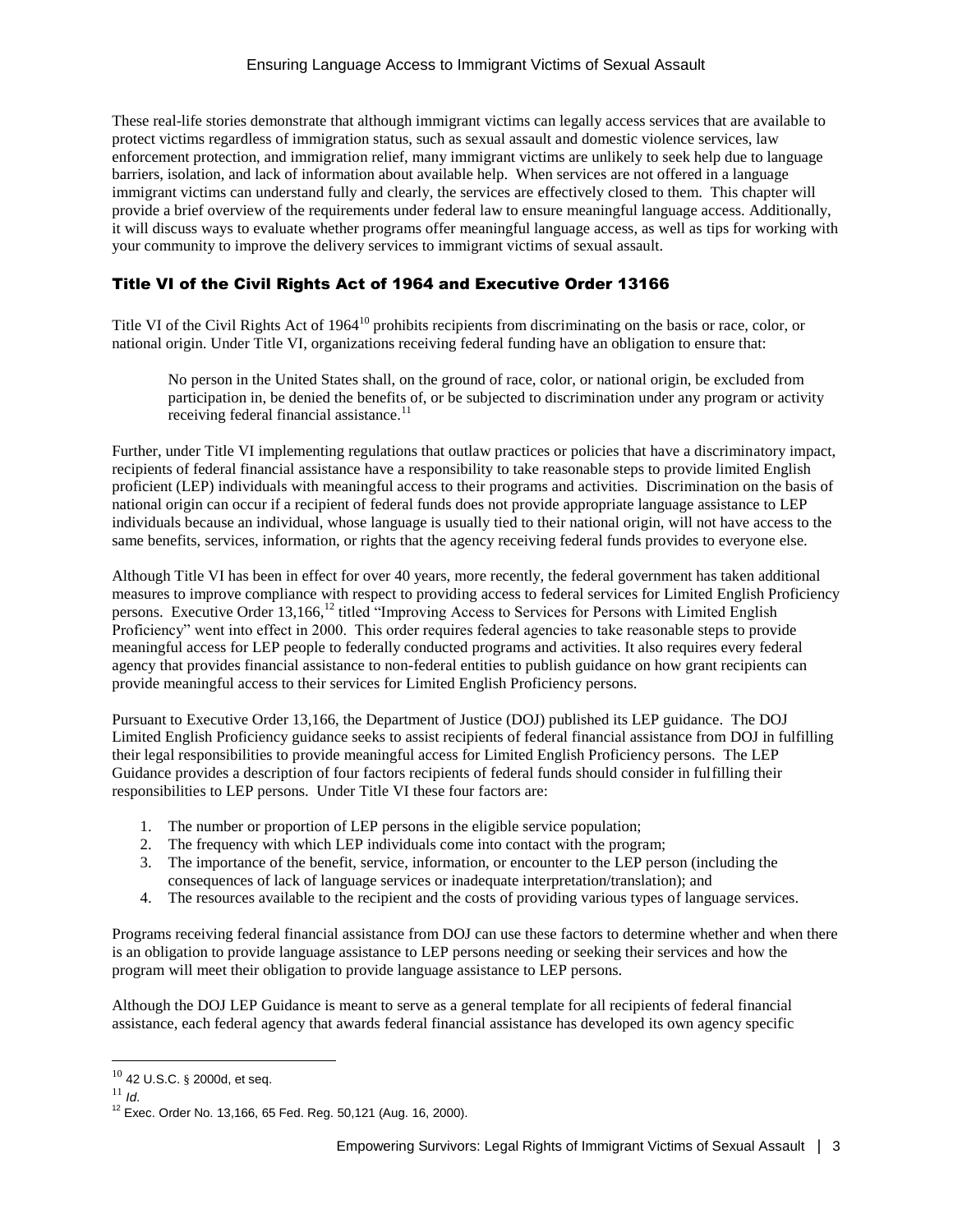guidance. For example, the U.S. Department of Health and Human Services (HHS), which funds community health centers, public health programs, childcare centers, shelters, and domestic violence programs, has its own Limited English Proficiency guidance based on what is both necessary and reasonable for a community in light of the four factor analysis established by the Department of Justice.<sup>13</sup> Many victims' services programs receive funding from a combination of sources, including the DOJ, HHS, and HUD.<sup>14</sup>

The Violence Against Women Act is one of several sources of DOJ funding that supports governmental and nongovernmental programs that offer assistance to victims of sexual assault, domestic violence, and trafficking. Recipients of federal funds from the Department of Justice include police, prosecutors, courts, hotlines, counseling and domestic violence programs. Programs receiving funding from multiple government sources are encouraged to review the LEP guidelines issued by each governmental funding agency.<sup>15</sup> To find a federal agency's guidance, refer to **[www.lep.gov](http://www.lep.gov/)**.

#### **How would a rape crisis center evaluate its responsibilities to LEP clients based on the four LEP Guidance factors?**

### *The following is an example of a series of actions HHS deems as sufficient to comply with Title VI regulations:<sup>16</sup>*

*A rape crisis center is operated by a recipient of HHS funds and located in an area where 15 percent of the women in the service area speak Spanish and are LEP. Seven percent of the women in the service area speak various Chinese dialects and are LEP. The center uses competent community volunteers to help translate vital outreach material into Chinese and Spanish. The center's hotline has a menu providing key information, such as location, in English, Spanish, and two of the most common Chinese languages. The bilingual staff handles calls for immediate assistance. The center has one counselor and several volunteers fluent in English and Spanish. Some volunteers are fluent in different Chinese languages and in English. The center works with community groups to access interpreters in the several Chinese languages that they encounter. The center's staff trains community volunteers in the sensitivities surrounding sexual assault issues and counseling. Volunteers sign confidentiality agreements. The shelter is looking for a grant to increase its language capabilities despite its tiny budget.<sup>17</sup>*

### *Who is covered by Title VI?*

Any recipient of federal financial assistance (including non-cash, in-kind assistance) is covered by the requirements of Title VI. This includes:

- Law enforcement agencies
- Sexual assault and domestic violence programs
- Shelters
- **Courts**
- Special education programs
- Social service agencies
- Hospitals and health care providers
- Benefits granting agencies<sup>18</sup>

 $\overline{a}$ <sup>13</sup> *See* U.S. DEP'T OF HEALTH AND HUMAN SERVICES, GUIDANCE TO FEDERAL FINANCIAL ASSISTANCE REGARDING TITLE VI PROHIBITION AGAINST NATIONAL ORIGIN DISCRIMINATION AFFECTING LIMITED ENGLISH PROFICIENT PERSONS 24, *available at* 

[http://www.hhs.gov/ocr/civilrights/resources/specialtopics/lep/policyguidancedocument.html.](http://www.hhs.gov/ocr/civilrights/resources/specialtopics/lep/policyguidancedocument.html)(hereinafter, HHS LEP Guidance). <sup>14</sup> *See* U.S. DEP'T OF HOUSING AND URBAN DEVELOPMENT, Guidance to Federal Financial Assistance Regarding Title VI Prohibition Against National Origin Discrimination Affecting Limited English Proficient Persons, 68 Fed. Reg. 70968 (Dec. 19, 2003) (herinafter, HUD LEP Guidance).

 $15$  It is also advisable for programs who receive separate state funding to review any state LEP requirements.

<sup>&</sup>lt;sup>16</sup> Please note that not all federal agencies have an Office of Civil Rights (OCR). For example, the Department of Labor has a Civil Rights Center. The DOJ LEP guidance was issued by the Coordination and Review Section of the Civil Rights Division. There is an OCR at the Office of Justice Programs, but they did not issue the guidance. *See* U.S. DEP'T OF JUSTICE, Guidance to Federal Financing Assistance Recipients Regarding Title VI Prohibition Against National Origin Discrimination Affecting Limited English Proficiency Persons, 67 Fed. Reg. 41455 (Jun. 18, 2002) (herinafter "DOJ LEP Guidance").

<sup>17</sup> *See* HHS LEP Guidance, *supra* note 13, 46.

<sup>18</sup> *See* Nondiscrimination in Federally Assisted Programs, 28 C.F.R. § 42.104(b)(2) (2003).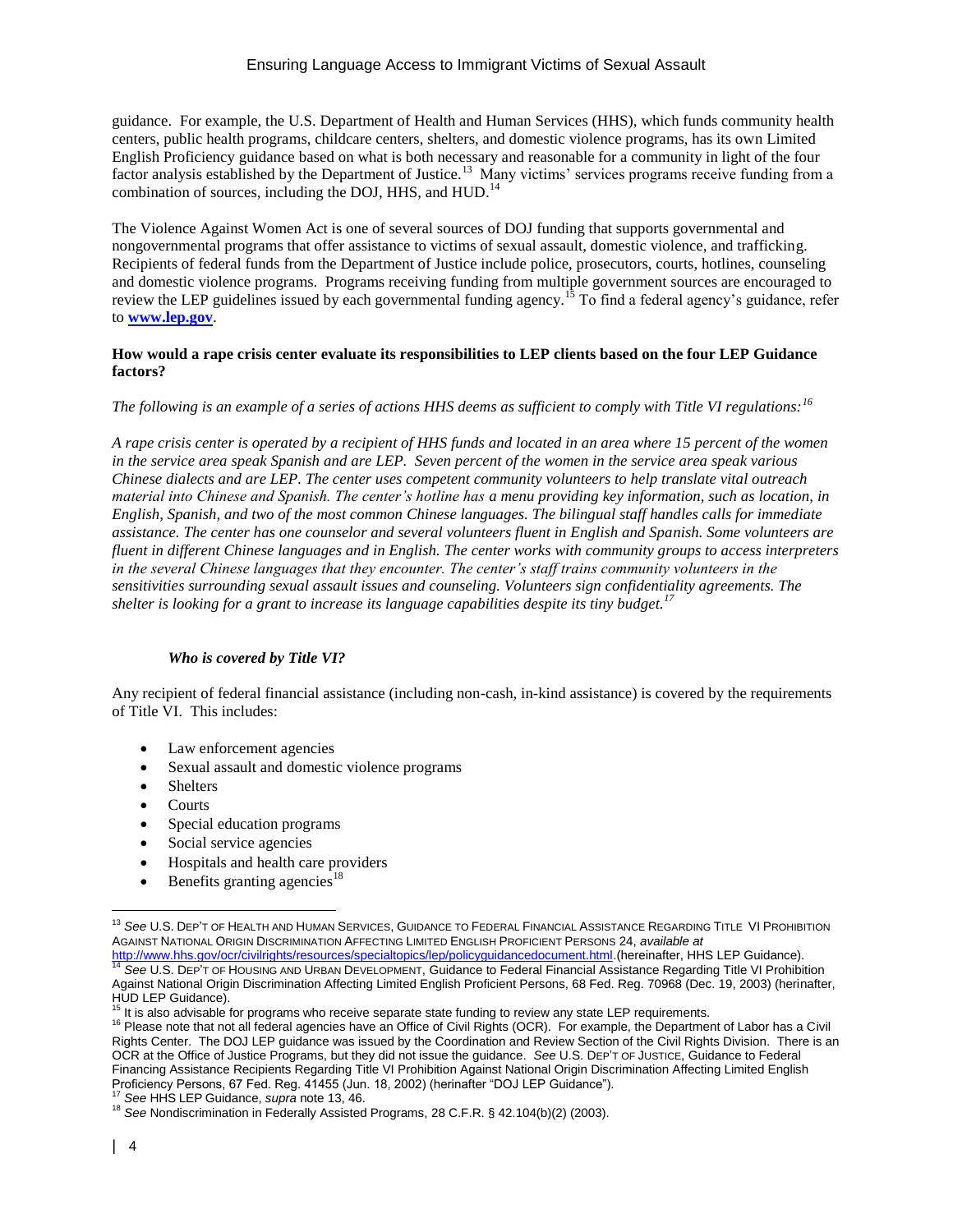# *HHS recipients:*

HHS LEP guidance provides the following types of agencies as examples of HHS recipients:<sup>19</sup>

- State, county, and local health agencies
- Programs for families, youth, and children
- Non-profit agencies providing victim assistance (such as sexual assault and domestic violence programs)
- Hospitals and health care providers

# *DOJ recipients*:

DOJ LEP Guidance provides the following types of agencies as examples of DOJ recipients:<sup>20</sup>

- 1. Courts
	- o Departments of corrections, jails, and detention facilities, including those that house detainees of Immigration and Customs Enforcement.
- 2. Police
	- o Other agencies with public safety and emergency service missions.
- 3. Prosecutors
- 4. VAWA-funded victim services programs

It is important to note that coverage extends to a recipient's entire program or all parts of a recipient's activity.<sup>21</sup> In other words, even if only one part of the recipient agency's program receives federal assistance, the remaining operations of that recipient agency are also covered by the LEP requirements of Title VI. $^{22}$ 

# *What does providing access to LEP individuals mean?*

Ensuring that LEP immigrant victims are afforded access requires an in-depth analysis of the community, the needs of the community, and resources currently available. Collaboration and partnerships among agencies and services are key to ensuring that LEP immigrant victims are able to access assistance. Below are some examples of activities that can be undertaken that attempt to meet the needs of their LEP community members.

# *Emergency Service Lines<sup>23</sup>*

*A large city has determined that 10% of the city's population is LEP and 60% of the LEP population speaks Spanish. The city has decided to take on the following steps:*

- *Provide bilingual operators for the most frequently encountered languages.*
- *Use a commercial telephone interpretation service when it receives calls from LEP persons who speak other languages.*
- *Add a 311 line for non-emergency police services that has Spanish speaking operators, and uses a language bank.*

*Courts<sup>24</sup>*

 $\overline{a}$ <sup>19</sup> Nondiscrimination Under Programs Receiving Federal Assistance Through the Department of Health and Human Services, 45 C.F.R. §80.3(b) (2005). *See also* HHS LEP Guidance, *supra* note 13, 24. There are other recipients. However, these agencies probably will provide assistance to victims of sexual assault.

<sup>20</sup> *See* 28 C.F.R. § 42.104(b)(2).

<sup>21</sup> *See id*.

<sup>22</sup> *See is.* The regulations use the following example: DOJ provides assistance to a state Department of Corrections to improve a particular prison facility. All of the operations of the entire state Department of Corrections, not just the particular prison, are

covered. <sup>23</sup>DOJ LEP Guidance, *supra* note 16.

<sup>24</sup> *Id*.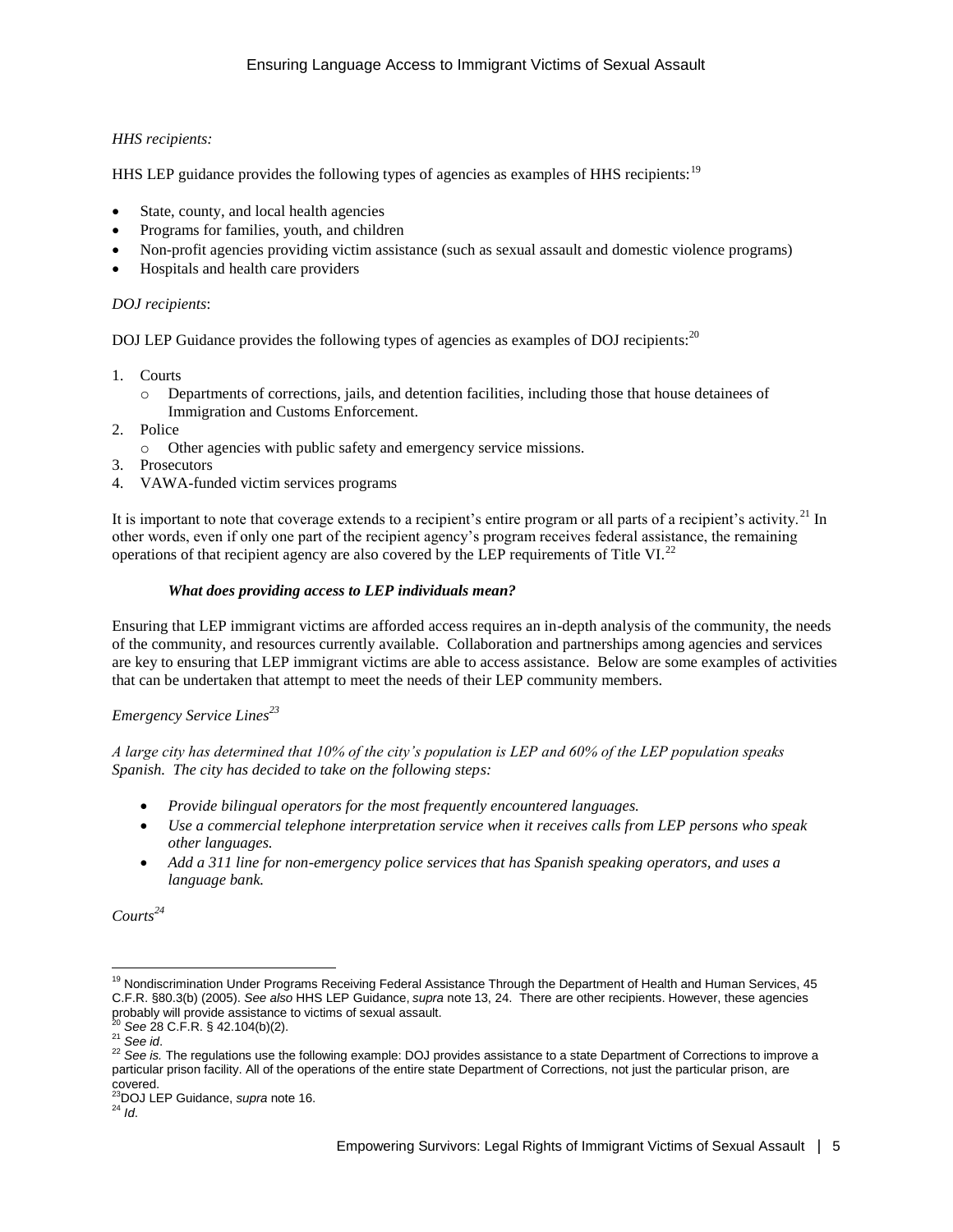*A court in a rural county receives Department of Justice funds, but does not have the same budget as a court in a nearby urban county. Both counties have a substantial Spanish-speaking population. The urban county court has developed Spanish translations of its materials. The rural county court has decided to adapt the urban court materials for their use with the assistance of local family law and domestic violence and sexual assault advocates serving Spanish-speaking communities.* 

*The court in Seattle has developed extensive networks of resources to find interpreters in a wide range of languages. The court through e-mail, internet research, and referrals has developed contacts across the country that includes universities, other courts and individual qualified interpreters who live elsewhere in the country.<sup>25</sup> They use this network creatively to find interpreters they need and have used an experienced and trained interpreter in New York who speaks six African languages to provide telephone interpretation when a local interpreter in that language was not available.<sup>26</sup> A similar approach could be used by victim services programs to help them serve LEP victims who speak languages for which no local interpreter can be located.* 

#### *State and Local Government Offices<sup>27</sup>*

*A county in Minnesota is the largest of the state's 87 counties. Approximately 100,000 individuals, in the county have limited English proficiency. Thirty-three departments deliver over 1000 programs to the citizens of this county and surrounding jurisdictions. From 1995 to 1999, patient visits to this county's Medical Center requiring language assistance increases 111 percent.*

*In 2000, the county did the following to meet the needs of this new community:*

- *Established the Office of Multi-Cultural Services to facilitate the delivery of services to this new limited English proficient population.*
- *Hired a staff of 44 individuals that speak 28 languages to act as a bridge between county departmental staff, its LEP clienteles, and the community.*
- *Created a language bank of 10 interpreters.*

# *Hospitals<sup>28</sup>*

*A county in Wisconsin has a population of 450,000. An estimated 15,000 come from Spanish-speaking communities and have limited English proficiency. There is also a significant Hmong population. In order to meet the rising*  language assistance needs of these communities, eight hospitals and clinics in one of the states' counties created the *Health Care Providers' Interpreter Services Group. This group has developed standardized interpreter policies as*  well as a system to assess individuals' abilities to provide competent translation services for the service group *members.*

#### *Community Based Organizations<sup>29</sup>*

*A community-based organization in Northern Virginia established a full-service health care interpreting program that has identified identify the need for trained interpreters and cultural competency training for health care providers. The program recruits, screens, and tests interpreters.*

### *How does Title VI get enforced?*

<sup>25</sup> *See* UEKERT ET AL., *supra* note 7, 94-99.

<sup>26</sup> *See id*. at 98-99.

<sup>27</sup> *See generally,* MARA YOUDELMAN & JANE PERKINS, THE COMMONWEALTH FUND, PROVIDING LANGUAGE INTERPRETATION SERVICES IN HEALTH CARE SETTINGS: EXAMPLES FROM THE FIELD 13 (2002), *available at* 

[http://www.cmwf.org/usr\\_doc/810\\_Youdelman\\_providing\\_language\\_services.pdf](http://www.cmwf.org/usr_doc/810_Youdelman_providing_language_services.pdf) (referring to the office of Multi-Cultural Services in Hennepin County, Minnesota).

*Id.* at 25 (referring to the Health Care Providers' Interpreter Service Group in Dane County, Wisconsin).

<sup>29</sup> *Id*. at 31 (referring to the Northern Virginia Health Education Center (AHEC)).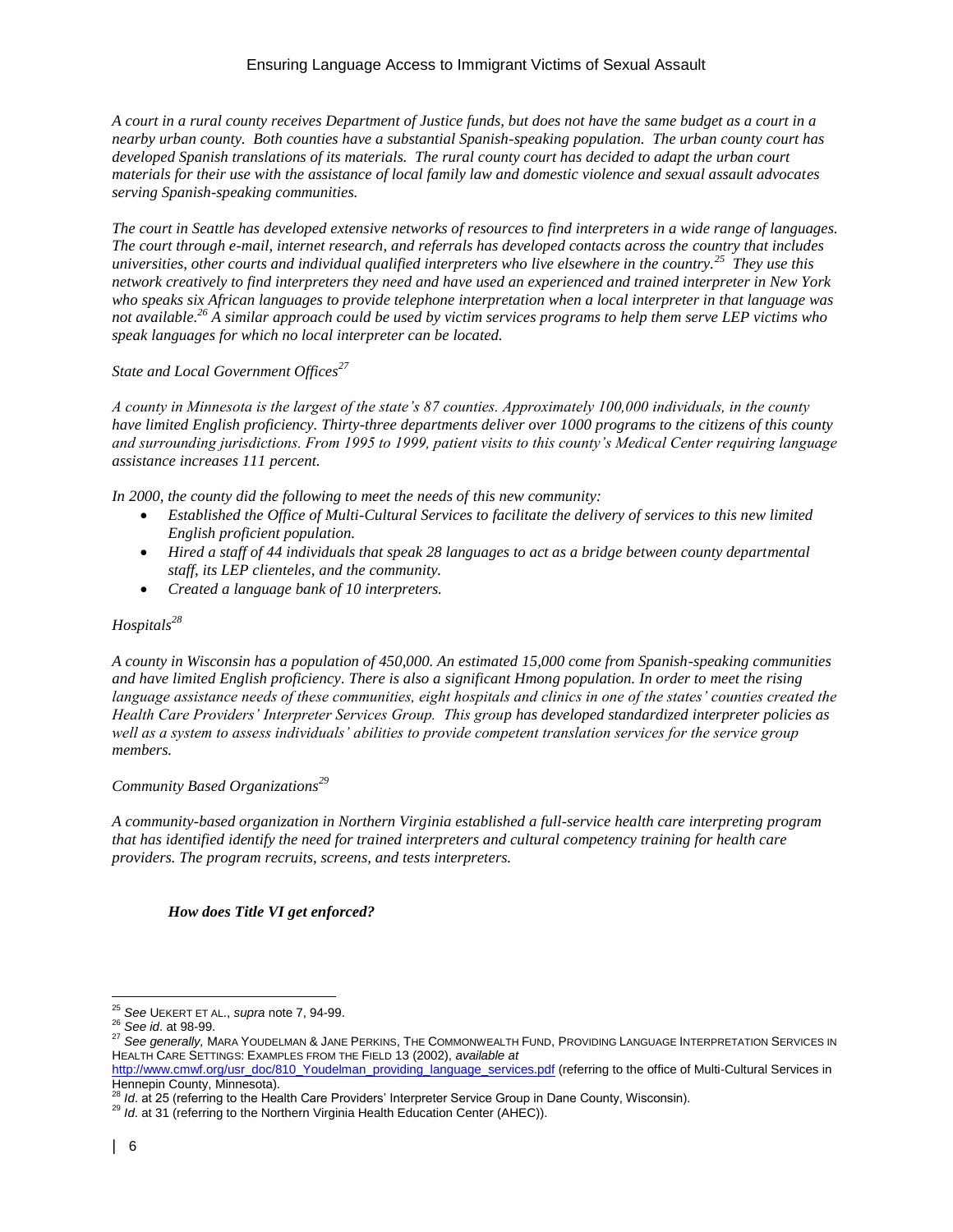Both the Department of Health and Human Services (HHS), and the Department of Justice (DOJ) have published policy guidance documents that concern LEP compliance under Title VI of the Civil Rights Act to recipients of federal funds.<sup>30</sup> This policy guidance also explain how federal agencies enforce Title VI.

Although federal agencies engage in and encourage voluntary compliance by providing information and technical assistance, federal agencies that provide federal financial assistance will take any complaints regarding recipients *from any individual or specific class of individuals who believe themselves to be subjected to discrimination* that is prohibited under Title VI.<sup>31</sup> It is important to note that a victim's advocate or agency can assist in the filing of this complaint. The federal agency will investigate complaints and conduct compliance reviews of recipients of federal financial assistance. If there is finding of compliance, it will inform the agency of its decision and the basis for the decision. If the federal agency finds the recipient to be noncompliant, it will send a Letter of Findings to the recipient, and will include a list of the appropriate steps the agencies must take to become compliant. The federal agency will give the recipient the opportunity to become compliant through informal means, but will act more aggressively, or terminate federal assistance, if compliance is not met by voluntary means. Finally, the complaint can be referred to DOJ to achieve compliance through other legal means.<sup>32</sup>

### **Working with LEP Immigrant Victims of Sexual Assault<sup>33</sup>**

Often LEP victims do not report sexual assault or domestic violence due to language barriers. Unaware that interpretation services exist, LEP victims assume their only options are to find an interpreter at their own cost or request assistance from family or friends.<sup>34</sup> Hence, providing language access, assistance, and resources is critical if LEP immigrant victims are to find help and attain legal remedies. Information about the fact that interpreters can be requested and are available from the agency must be advertised, posted, and provided in multiple languages.<sup>35</sup> Additionally, properly translated materials and competent trained interpreters are essential for immigrant victims to have the same access to relief and law enforcement protection as other victims of sexual assault. The prosecutions of rape and sexual assault perpetrators are hampered when police and prosecutors cannot fully and clearly understand victims and witnesses. $3<sup>6</sup>$ 

Immigrant victims benefit greatly when they receive assistance and support from bilingual advocates. However, it is essential that roles of interpreter and advocate remain separate and distinct. Each requires special training and skills. Just as interpreters do not have the skills and training to advocate for victims, bilingual advocates should not be used for interpretation in lieu of trained qualified interpreters. The interpreter's role is to provide the non-English speaking person the same opportunity to hear everything and to respond that an English speaking person would have.<sup>37</sup> "To achieve this goal, the interpreter must interpret every unit of meaning faithfully, reflecting the language register (level of language), errors, hesitations, etc., while at the same time trying to be as unobtrusive as possible. There must be no paraphrasing or summarizing."<sup>38</sup> Bilingual advocates who have received interpreter training are capable of serving as qualified interpreters for immigrant victims with courts, police, and other agencies. When advocates are serving as qualified interpreters their goals are those of the interpreter, not the victim's advocate. They will be required to interpret faithfully all that is said by the victim and the person the victim is speaking to when they are serving in the role of interpreter.

 $\overline{a}$ 30 HHS LEP Guidance, *supra* note 13, 24. Although Executive Order 13,166 gave DOJ the unique authority to provide LEP Guidance to other Federal Agencies and ensure consistency among each agency, HHS developed its own guidance document for purposes of clarifying, organizing, and accommodating particular programmatic needs and purposes.<br><sup>31</sup>, 45 C E B § 89.3(b), See UUS LEB Cuidence, surre note 43, 34, ees also Nandiesiminaties in Ess

 <sup>45</sup> C.F.R. § 80.3(b). *See* HHS LEP Guidance, *supra* note 13, 24; s*ee also* Nondiscrimination in Federally Assisted Programs, 28 C.F.R. § 42.107 (1973), 28 C.F.R. § 42.104 (b)(2).<br> $\frac{32}{32}$  Soo Soo HHS LED Cuidence.  $\frac{32}{32}$  Soo Soo HHS LED Cuidence.

<sup>32</sup> *See See* HHS LEP Guidance, *supra* note 13, 24.

<sup>33</sup> This section is partially adapted from BREAKING BARRIERS, *supra* note 4, § 1.1 at 15.

<sup>34</sup> *See* NAT'L. IMMIGRANT RIGHTS AND PUBLIC INTEREST LEGAL CENTER, *supra* note 5, 8.

<sup>35</sup> *See* UEKERT ET AL., *supra* note 7, 51-52, 58.

<sup>36</sup> *See id*. at 9, 11.

<sup>37</sup> Martha Cohen, King County Superior Court, Office of Interpreter Service (2007); *see also* NATIONAL CENTER FOR STATE COURTS, PROTECTION ORDERS AND LIMITED ENGLISH PROFICIENT INDIVIDUALS, *available at* [http://www.legalmomentum.org/assets/pdfs/25](http://www.legalmomentum.org/assets/pdfs/25-_protection_orders_and_lep_individuals__ncsc_.pdf) protection\_orders\_and\_lep\_individuals\_ncsc\_.pdf.

**<sup>38</sup> Martha Cohen, King County Superior Court, Office of Interpreter Service (2007).**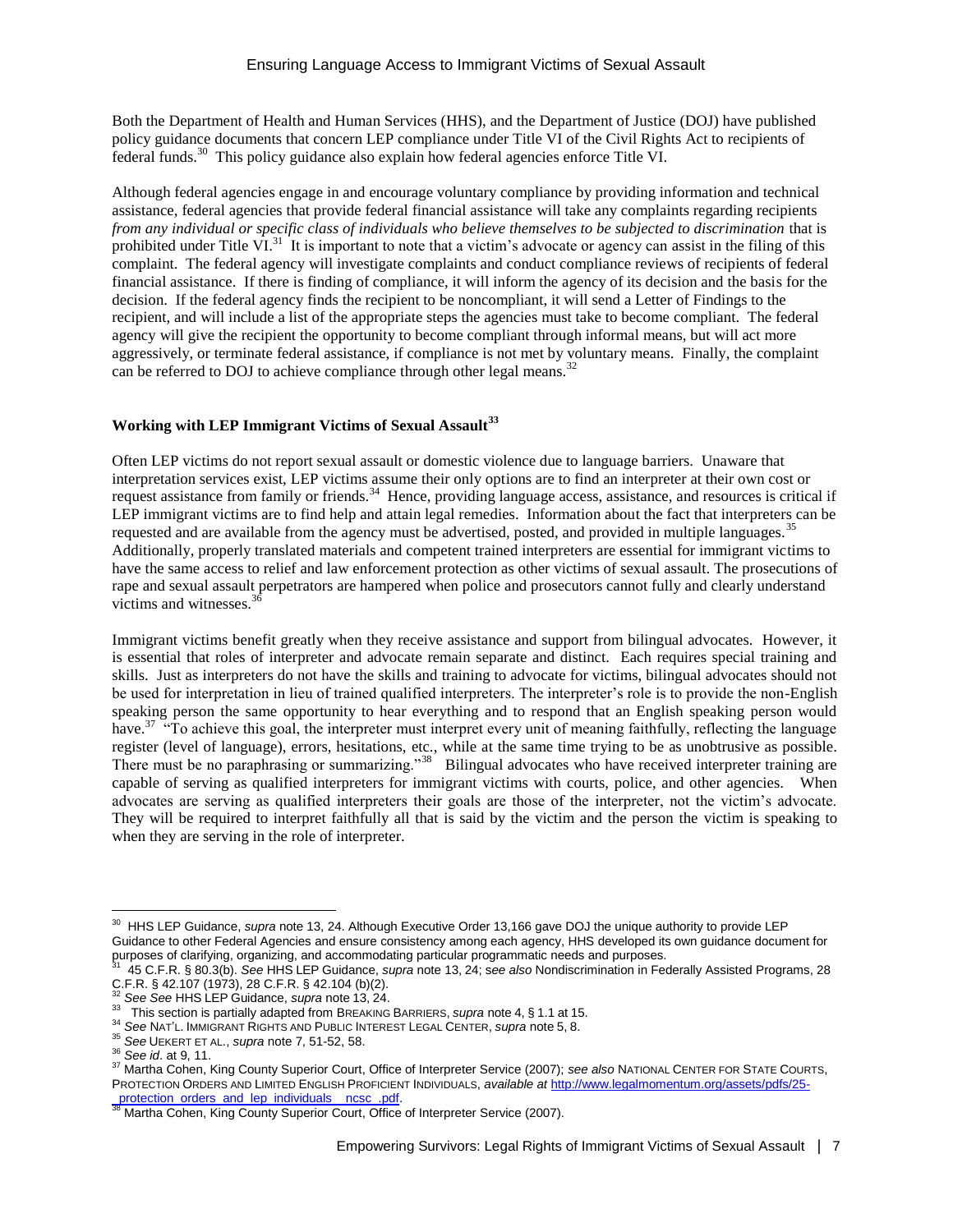Bilingual advocacy is another set of skills that provide crucial assistance to immigrant victims. When bilingual advocates accompany victims seeking services from courts, hospitals, benefits-granting agencies, and other organizations, their role is to advocate to ensure their clients gain access to all services and assistance they are legally entitled to receive. Their language skills and ability to communicate effectively with non-English speaking victims is an important component of effective advocacy. Their role in this context is as an advocate, not interpreter. Immigrant victims need access to advocates who will support them throughout their interactions with the justice and health care systems and other services designed to help sexual assault victims. A key function of good advocacy on behalf of immigrant victims is to assure that victims are provided qualified interpreters by the agencies from which they seek services in compliance with Title VI of the Civil Rights Act of 1964.

Each agency -- non-profit, legal services, health care or government -- to whom victims of sexual assault turn for help should develop and have readily available interpretation services that will allow limited English proficient victims of sexual assault to fully access the same services and assistance available to English speaking victims. Agencies should develop relationships with interpreters who can be called upon to assist victims who turn to the agency for help. Interpreters for each of the significant language minority populations in the jurisdictions served should be identified. Efforts should be made to train interpreters on sexual assault and family violence issues. This increases interpreter's familiarity and comfort with the subject matter and the specialized terms used. Many programs serving victims encourage interpreters to participate in the trainings that the program offers its staff, volunteers and crisis line workers. In recruiting interpreters to work with victims of sexual assault it is important to assure that female interpreters are recruited in addition to male interpreters. Some immigrant women will be more comfortable disclosing intimate sexual assault details through a female interpreter.

# Learning About the Immigrant Communities in Your Area

The first step in providing meaningful access to LEP individuals is to learn about the immigration populations in your given area.<sup>39</sup> This must include a review of the language needs of the communities you serve or encounter. There are several tools available to find this information, including the 2000 Census data and demographic information.<sup>40</sup> Additionally, immigrant community-based groups, the local school system, and faith-based groups that serve immigrant communities may also have information on the different immigrant populations residing in your community. This information-gathering process works best when agencies collaborate. Answering the following questions can assist in learning about the different immigrant populations in your area:

- What are the demographics of immigrant population(s) in the community and state?<sup>41</sup>
- What are the countries of origin of the immigrant women in the community?
- What factors may have caused these immigrant women to immigrate to the United States and come to your community?
	- Are they fleeing civil war, persecution, or economic despair?
	- Did they come to the United States with their family or to reunite with relatives in an established immigrant community?
	- Did they come primarily to work or for school?
	- Were they recruited to work in the United States?
	- Did they come as wives who met their spouses through international matchmaking organizations?
	- Did they come as wives of servicemen?
	- Did they come through an arranged marriage to someone from their home country who now is currently living in the United States from their home country?
- Do they reside permanently in the community? Do they annually migrate to the community to do seasonal work?
- Do immigrant populations generally reside in the city, county, or township?

[http://www.endabuse.org/userfiles/file/ImmigrantWomen/Building%20the%20Rhythm%20of%20Change.pdf.](http://www.endabuse.org/userfiles/file/ImmigrantWomen/Building%20the%20Rhythm%20of%20Change.pdf)

<sup>39</sup> *See* GAIL PENDLETON, THE FAMILY PREVENTION FUND, BUILDING THE RHYTHM OF CHANGE: DEVELOPING LEADERSHIP AND IMPROVING SERVICES WITHIN THE BATTERED RURAL IMMIGRANT WOMEN'S COMMUNITY (Emily Goldfarb, Carolyn Hubbard & Leni Marin eds., Family Prevention Fund) 2001, *available at*

Demographic and other information about the immigrant communities in a given area can be found at the U.S. Census Bureau website, *available at <u>http://www.census.gov/</u>.*<br><sup>41</sup> Demographic and other information about the immigrant communities in a given area can be found at the U.S. Census Bureau

website, *available at* [http://www.census.gov/.](http://www.census.gov/)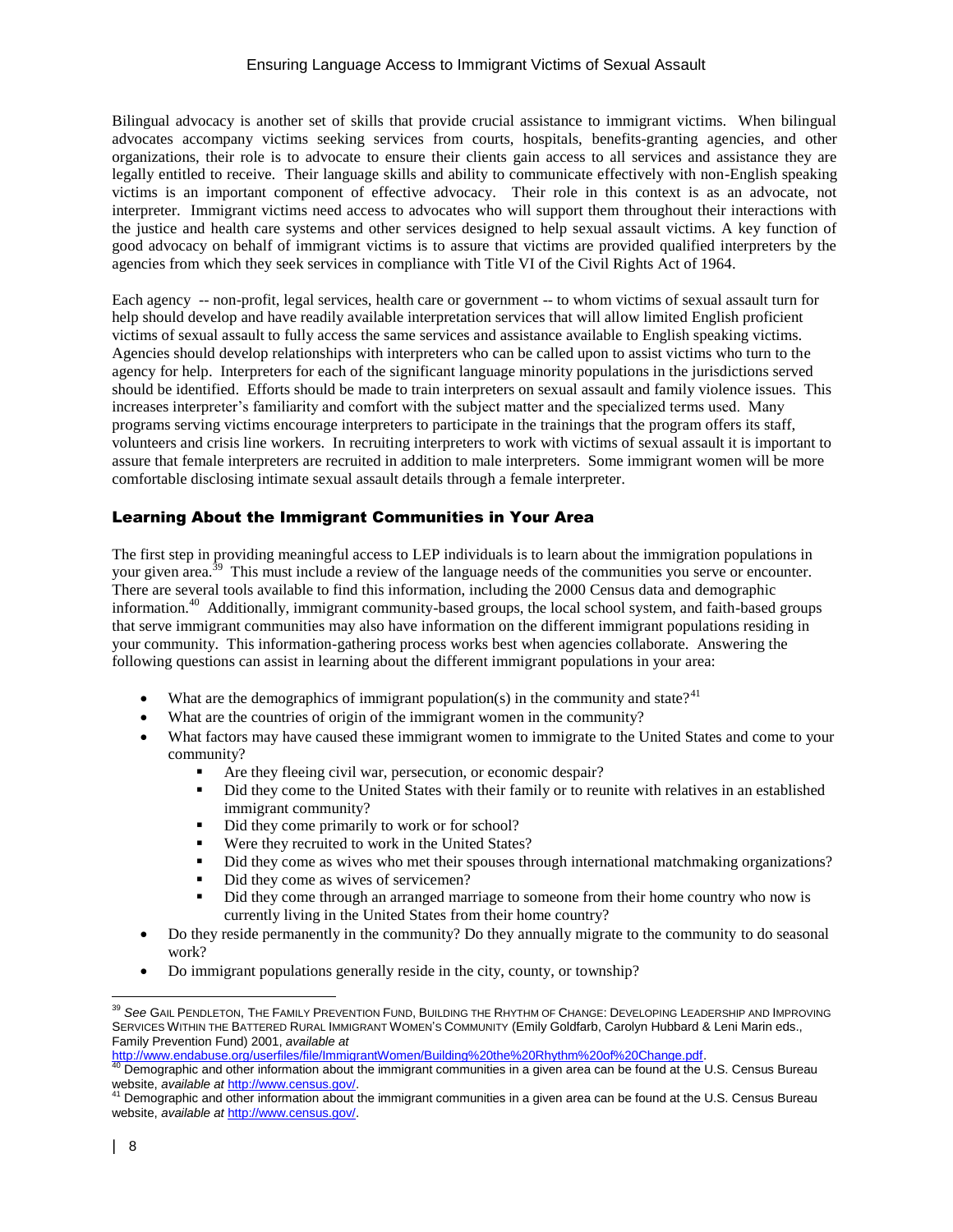- Is the immigrant population isolated from the rest of the community?
- Are immigrant women isolated from the rest of the immigrant community?
- Which individuals are considered immigrant women community leaders?
- Is there a community center for immigrants?
- Where do immigrant women congregate, seek services, and organize? (e.g., work, shops, places of worship)?
- Whom do immigrant women in the community trust, confide in, and seek services from?
- What information about cultural or religious beliefs in the immigrant population might affect the way agencies might try to reach immigrant women?
- What are the significant immigrant populations in the area, and what language(s) do they speak?<sup>42</sup>
- What attitudes toward sexual abuse and domestic violence does the immigrant community hold?
- Where can an agency find statistics or materials, either national or local, on how the victim's culture or community look upon or treat sexual assault victims?
- Where can an agency find statistics or materials, either national or local on the dynamics of domestic violence experienced by this population? Where can an agency find statistics or materials, either national or local, on how the victim's culture or community look upon or treat domestic violence victims?
- What services do non-profit or faith-based organizations offer in the immigrant community?
- Which, if any, organizations are in contact with isolated immigrant women? Do these organizations have any resources that would help educate difficult-to-reach populations?
	- Such organizations might include:
	- Family Support Centers on military bases
	- Women's centers at universities
	- Health clinics and health care workers in rural and migrant communities<sup> $43$ </sup>
- Are there immigrant communities that your agency is not reaching? These communities may need additional outreach.

Agencies seeking help in gathering information about the immigration populations in your community should consult with local and national service providers, immigrant community-based organizations, and women leaders in immigrant communities. These programs can help you identify both the populations of immigrants and the gaps in services for immigrant victims in the community served by your agency. Examples of unmet needs may include: interpreters, strengthening relationships with immigrant community-based organizations, or information about the best ways to approach immigrant women in your community. Agencies should focus on identifying resources that could help build services for women in different immigrant communities. For family law issues, research conducted on LEP access to courts that grant protection orders found that many (90 percent) of immigrant community-based organizations surveyed nationally reported being actively involved in assisting petitioners with protection orders. Also, over 90 percent of these organizations accompany petitioners to protection order hearings.<sup>44</sup> Agencies should also consider tapping into resources available in city government offices, public libraries, and through national advocacy groups that work on issues pertaining to immigrant women.<sup>45</sup> Furthermore, national advocacy organizations can provide multilingual educational materials that can be adapted and translated for local use. This helps keep local agencies from having to invest time recreating existing materials.

Undertaking this research will also help advocates form collaborative relationships with agencies who have a history of working with the immigrant community and with respected and established community leaders. Collaborating with other programs will benefit mainstream sexual assault and domestic violence victim services because immigrant women are more likely to trust agencies that have a positive relationship with trusted

 $\overline{a}$  $^{42}$  Try to identify language minority communities in your area, but also be aware that there will also be individual immigrant women living in your area isolated from their cultural communities.

<sup>43</sup> SOMEWHERE TO TURN: MAKING DOMESTIC VIOLENCE SERVICES ACCESSIBLE TO BATTERED IMMIGRANT WOMEN. A "HOW TO" MANUAL FOR BATTERED WOMEN'S ADVOCATES AND SERVICE PROVIDERS 96-111 (Leslye E. Orloff & Rachael Little eds., Ayuda 1999). <sup>44</sup> *See* UEKERT ET AL., *supra* note 7, 60.

<sup>45</sup> Materials are available through the National Network to End Violence Against Women and coordinating organizations: The National Immigrant Women's Advoacy Project, 4910 Massachusetts Ave NW – Suite 16, Lower Level – Washington, DC 20016, (202) 274-4457,<http://www.wcl.american.edu/niwap/> The Family Violence Prevention Fund, 383 Rhode Island St., Suite 304, San Francisco CA 94103-5133, (415) 252-8900[, www.endabuse.org;](../../source-files/SA%20Manual/www.endabuse.org) and ASISTA Immigrant Women's Technical Assistance Project, 515 28th Street, Des Moines, IA 50312, (515) 244-2469[, www.asistaonline.org.](../../source-files/SA%20Manual/www.asistaonline.org)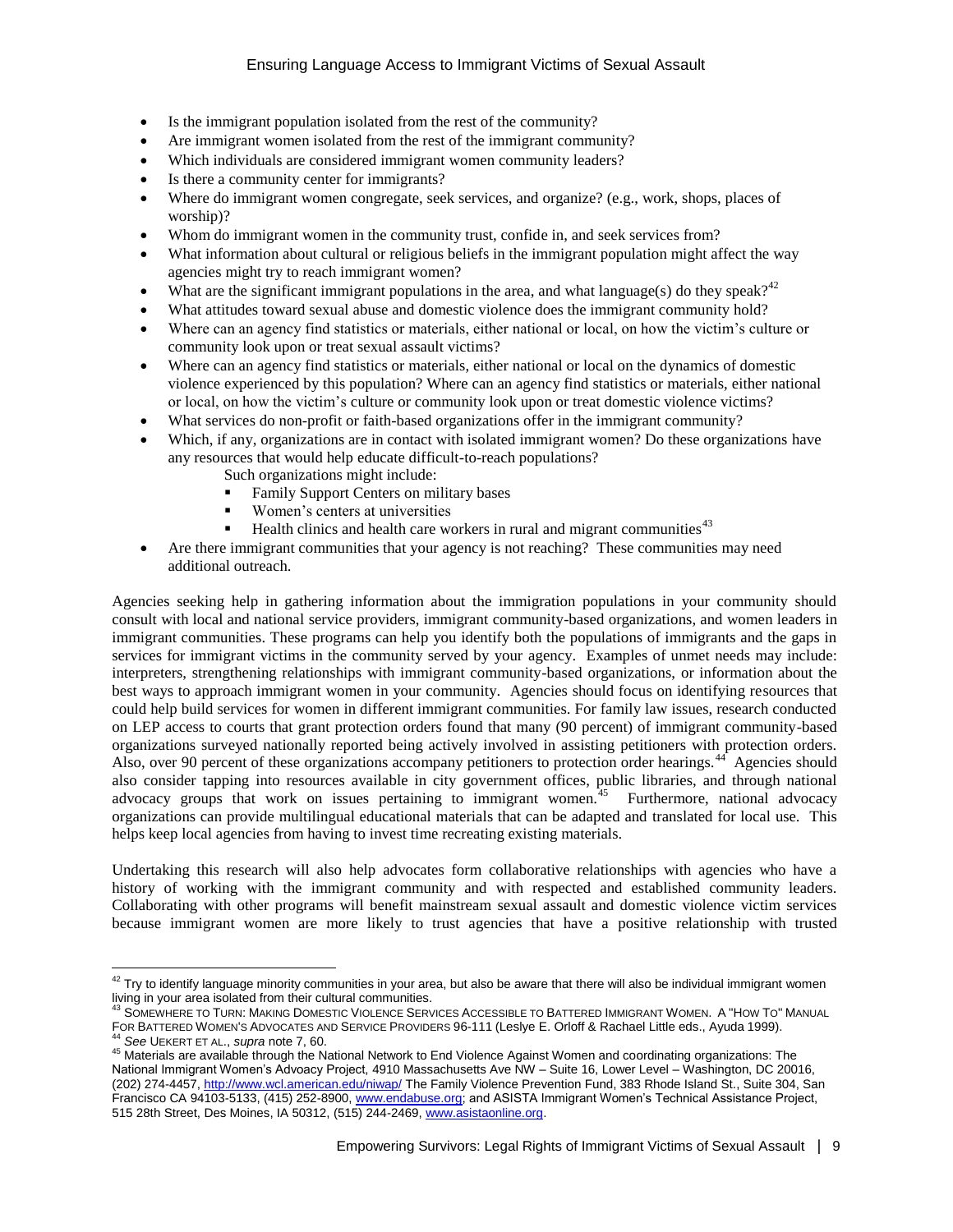community-based or faith-based organizations.<sup>46</sup> Many immigrant victims will feel more comfortable accessing help from a program partnering with an agency that has a history of trust in the immigrant community.

Agencies can begin to build the trust that will lead immigrant victims to seek assistance through various means including getting involved in the immigrant communities. Advocates can participate in meetings, interact with immigrant community members, work with trusted community-based organizations, and attend activities planned by community-based or faith-based organizations serving the immigrant community. Advocates should always ask the victim what services she needs and what programs she feels comfortable accessing. Some immigrant victims are more likely to seek services from agencies they hear about through other women in their immigrant community.<sup>47</sup> Contrarily, some victims may be fearful of going to an organization in their own immigrant community because of shame and confidentiality concerns.<sup>48</sup> These victims may prefer receiving services from a mainstream program that is not as closely connected with their community

### *Improving Language Capacity to Serve Immigrant Victims of Sexual Assault*

After learning about the immigrant communities in the area, the next step is to do an internal review of your agency to see how you can improve capacity to serve immigrant victims of sexual assault. The following questions can help you ascertain the capacity your agency has:

- What staff is currently bilingual/bicultural? How are these staff members utilized in the program? What additional training and support can you provide to maximize their skills and experience?
- What materials are available in the community or from national organizations in other languages other than English? Is it possible to adapt some of the materials for your agency?
- What interpretation/translation resources are available in your community? What is the cost?
- What relationships can you build with other programs to assist in developing your language capability in your agency; can you recruit volunteers from colleges, universities, or places of worship?
- Can you develop a partnership contract with a local immigrant serving community-based organization hiring their staff to provide language interpretation?
	- o Bilingual staff, community based advocates and volunteers should be offered training to become qualified interpreters. This will expand the pool of interpreters available to your immigrant victim clients and will help assure that victims receive interpreter services from persons sensitive to sexual assault issues.
- Is it possible to do cross-trainings with the immigrant community-based organizations on the services your agency provides and the services and cultural issues the immigrant community-based organizations can provide?
- Begin keeping track of the languages encountered at your agency. The data should be reviewed to determine your agency's immediate language needs.

### *Developing a Plan to Serve LEP Immigrant Victims of Sexual Assault*

Identify Translation/Interpretation Resources for the Agency

In-house interpreters may be necessary depending on the size of the LEP immigrant communities in your area and the frequency in which individuals from each community access your services. Skilled interpreters in the languages and in the dynamics of sexual assault provide invaluable assistance to providing meaningful aid to immigrant victims. While a bilingual individual may be fluent and well-suited to having direct conversations in the LEP person's primary language, this individual may not be skilled at converting conversations from one language to another and may not understand the role of an interpreter. It is important to assess the interpretation skills of your

 $\overline{a}$ <sup>46</sup> THE FAMILY PREVENTION FUND, DOMESTIC VIOLENCE IN IMMIGRANT AND REFUGEE COMMUNITIES: ASSERTING THE RIGHTS OF BATTERED WOMEN (Deeana L. Jang, et al. eds., The Family Violence Prevention Fund 1997); Del-An BryAnn Chen, "We Just Got Together and We Enjoyed It:" An Analysis of the Georgia Coalition for Battered Refugee and Immigrant Women as a Social Movement (1998) (unpublished M.A. thesis, Georgia State University) (on file with author); FAMILY VIOLENCE PREVENTION FUND, ROMPIENDO EL SILENCIO, MANUAL DE ENTRENAMIENTO PARA ACTIVISTAS, CONSEJERAS Y ORGANIZADORAS LATINAS 35 (Sonia Parras Konrad et. al. eds., The Family Violence Prevention Fund 2003); s*ee also* UEKERT ET AL., *supra* note 7, 68.

<sup>48</sup> *See* NAT'L. IMMIGRANT RIGHTS AND PUBLIC INTEREST LEGAL CENTER, *supra* note 5, 5.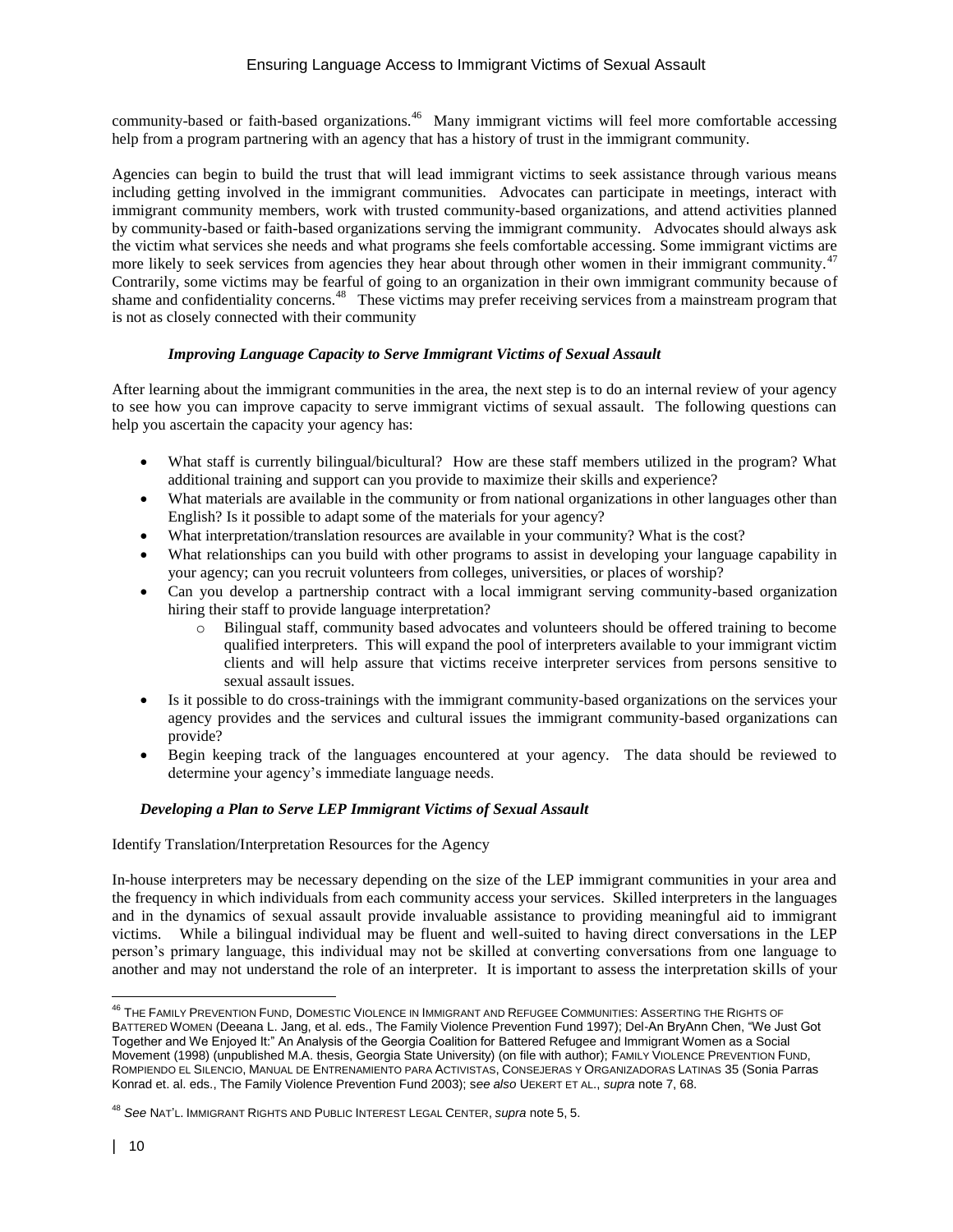staff, as some may need training to build their interpretation skills. The skills do not only include being fully bilingual, but they include knowledge of specialized terminology in both languages, methodology, protocol, cultural competency and knowledge of ethics, including confidentiality, role of an interpreter and cultural competency.<sup>49</sup> Even if some of your staff may be less than fully bilingual, their language skills may still be helpful in outreach and basic conversation to set victims at ease or to provide simple directions.<sup>50</sup> Agencies that actively recruit bilingual/bicultural staff will be able to better serve all victims who need their services. When recruiting and hiring, bilingual or multilingual ability should be considered a priority and compensable hiring criterion.<sup>51</sup>

It may also be necessary to develop a pool of qualified interpreters that can be contracted to work with the agency. Formal contracting with interpreters who provide services in each of the languages represented in a given community offers assurance that an agency will be able to offer its full range of services to immigrant victims of sexual assault. When contracting with interpreters it is important to keep in mind the following considerations:

- Agencies should include a line item in their budgets to pay for interpreters and translators for materials
- Hiring your agency's own group of interpreters avoids conflicts that arise in small ethnic communities where the interpreter may be an acquaintance of the victim, of the family, or of the perpetrator.
- Make sure that the interpreters are trained on the sensitive criminal, legal, and sexual assault issues and terminology that is likely to be used during interpretation.

Children, family members, friends, or other companions of immigrant victims should not be used as interpreters. It is dangerous and inappropriate.<sup>52</sup> Children lack the necessary maturity and skills to interpret. Interpretation can be especially traumatic for children because it places them in a position to hear and have to repeat the details of the abuse. It will also be difficult for children to interpret specialized terminology. Companions should not be used either. Companions may have an interest in the immigrant victims' decision-making and can pose confidentiality and safety risks.<sup>53</sup>

If the LEP victim brings her own interpreter, they should be screened, particularly if they are a volunteer interpreter.<sup>54</sup> Your agency should verify if the volunteer is sensitive to sexual assault issues, can remain impartial, possess the necessary interpreting skills and will voluntarily sign a confidentiality agreement.<sup>55</sup> It is also important to determine the extent to which the volunteer is acquainted with the victim or even the perpetrator, as well as any ties to the community.<sup>56</sup> The agency should privately interview the victim and confirm that the person she came with can safely interpret for her.<sup>57</sup>

It is also important to be aware of issues surrounding gender when hiring and identifying interpreters who will be helping sexual assault victims. In many immigrant communities, sex is a taboo subject. Immigrant victims may not feel comfortable sharing details about a sexual assault around males.<sup>58</sup> Similarly, male interpreters may have preconceived notions about victims of sexual assault including disbelief that rape can happen within a marital context. It is critical that advocates working with immigrant victims talk with their clients about what services would make her feel most comfortable and safe. This is especially important with LEP victims whose language has no word or phrase for the concept of counselors or victim advocates and the services they provide.<sup>59</sup>

 $\overline{a}$ <sup>49</sup> *Id.* at 9.

<sup>50</sup> Exec. Order No. 13,166, 65 Fed. Reg. 50,121 (Aug. 16, 2000).

<sup>51</sup> BREAKING BARRIERS, *supra* note 4.

<sup>&</sup>lt;sup>52</sup> Despite this fact, this problem is quite prevalent. A 2006 survey of courts conducted by the National Center for State Courts found that 30 percent of courts in non-rural counties acknowledge relying on adult family members and friends of the LEP victim to interpret at a court hearing and that 7 percent of all courts reported using children as interpreters in protection order cases. *See*

UEKERT ET AL., *supra* note 7.<br><sup>53</sup> There are instances when LEP immigrants may be more comfortable with a family member or friend interpreting. However, agencies should take care to ensure that these informal interpreters are appropriate and have received some training in light of the circumstances and subject matter of the program, service, or activity. *See* DOJ LEP Guidance, *supra* note 16. <sup>54</sup> BREAKING BARRIERS, *supra* note 4, § 2.

 $55 \frac{L}{10}$ .

<sup>56</sup> *Id*. at 7.

<sup>57</sup> *Id*. If no employee at your agency can communicate with the victim, the National Domestic Violence Hotline can provide assistance with the interview to discover if the victim has any concerns about the interpreter.

<sup>58</sup> *See* NAT'L. IMMIGRANT RIGHTS AND PUBLIC INTEREST LEGAL CENTER, *supra* note 5, 5, 17.

<sup>59</sup> *Id*. at 7.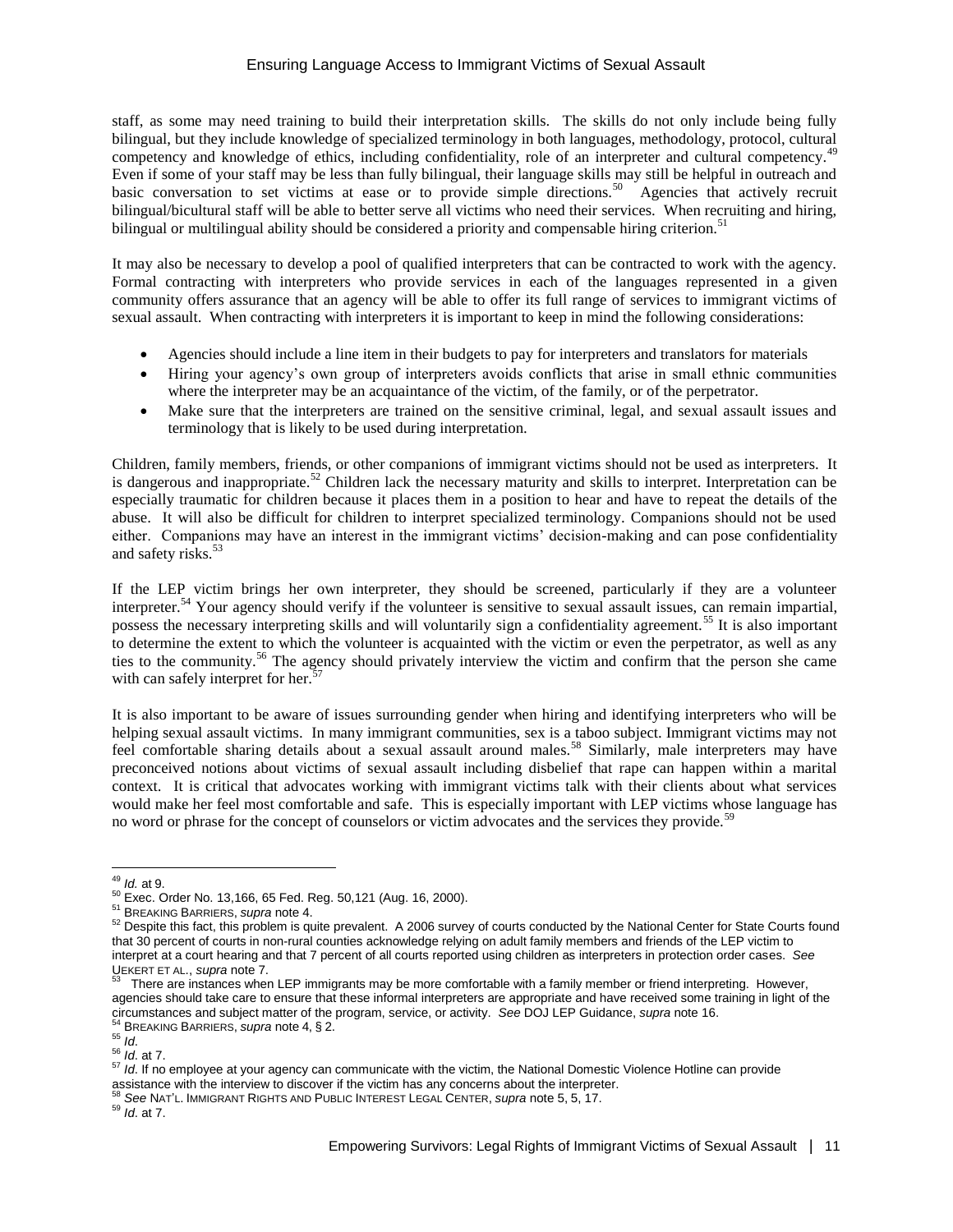Language lines and telephonic interpretation services are another option when there is no interpreter pool or when immediate interpretation is needed. These lines are particularly useful for law enforcement, hotlines, and 911 services. However, language lines can be expensive. Explore whether this option is available at least in emergency situations, or if possible, collaborate with law enforcement and hotline services to access this assistance.<sup>60</sup>

The quality of interpretation, including completeness and accuracy, can be better achieved if agencies understand and address the common problems that often occur:<sup>61</sup>

- There can be linguistic differences within a language depending upon the region the victim comes from.
- Interpreters summarizing the victim's statements either because the interpreter inappropriately determines the relevance of the statements, does not want the victim to become confused or overwhelmed with an abundance of information, or is uncomfortable with repeating certain statements.
- Interpreters providing inaccurate renditions when no comparable cultural concept or linguistic term exists, allowing personal feelings to influence the interpretation, or using terms having contradictory meanings across cultures.

It is not only crucial to provide interpreters that are accurate, sensitive, and knowledgeable, but also to secure interpretation services for the LEP victims immediately. Delay in services may hinder a victim's interaction with law enforcement as well as the ability to obtain effective emergency medical and mental health services.<sup>62</sup> Moreover, postponing the victim's interview with police until an interpreter is found and an interview conducted<sup>63</sup> may cause the perpetrator to be released from custody.

# *Using Professional Interpreters Rather Than Volunteers*

If your agency determines that the demand for more extensive language services is great based on the size of the LEP communities in your area, the frequency in which LEP individuals do or should be accessing your services, and the type of services provided by your agency, then the use of professional interpreters instead of volunteers should be strongly considered.

Qualified professional interpreters as opposed to volunteer interpreters help prevent a variety of problems that arise. While volunteer interpreters usually understand the need to accurately interpret during court proceedings, volunteer interpreters may not fully comprehend the ramifications of imprecise and inaccurate interpreting during the counseling and investigative stages of a case. Interpreted statements are relied upon by emergency room doctors in treating the victim, victim advocates in counseling and danger assessment, police conducting an investigation, by prosecutors in determining whether to prosecute the perpetrator, and by legal services providers in developing legal strategy. Volunteer interpreters may not understand that paraphrasing a victim's story on a police report or during the interpretation of testimony at a court proceeding can be used to attack a victim's credibility, affect the legal outcomes for the victim, or affect the chances of successful appeal.<sup>64</sup>

The use of professional interpreters offers the most comprehensive language services for the LEP immigrant victims of sexual assault. Bilingual/bicultural persons may be able to assist in conversations with LEP victims based upon their fluency in a given language and familiarity with a particular culture. However, fluency and cultural awareness are not the sole indicators of competency for interacting with LEP victims. Trained, qualified interpreters can offer more extensive language assistance based on their specialized skills and technical ability.

 $\overline{a}$  $60$  A hotline to call: Multilingual Volunteer Interpreters Project: (413) 577-1691.

<sup>61</sup> *See* NAT'L. IMMIGRANT RIGHTS AND PUBLIC INTEREST LEGAL CENTER, *supra* note 5, 12-14.

<sup>62</sup> *Id*. at 9.

<sup>63</sup> *Id*. at 5, 17.

<sup>64</sup> *Id*. at 11-12; *see also* Maria L. Ontiveros, Rosa Lopez & Christopher Darden, *Issues In Gender, Ethnicity, And Class in Evaluating Witness Credibility,* 6 HASTINGS WOMEN'S L. J. 135, 272 (1995) (discussing how the English interpretation version of court testimony is the only version recorded by court reporters). Inaccurate interpretation can affect the chances of a successful appeal if there is no record to refer to.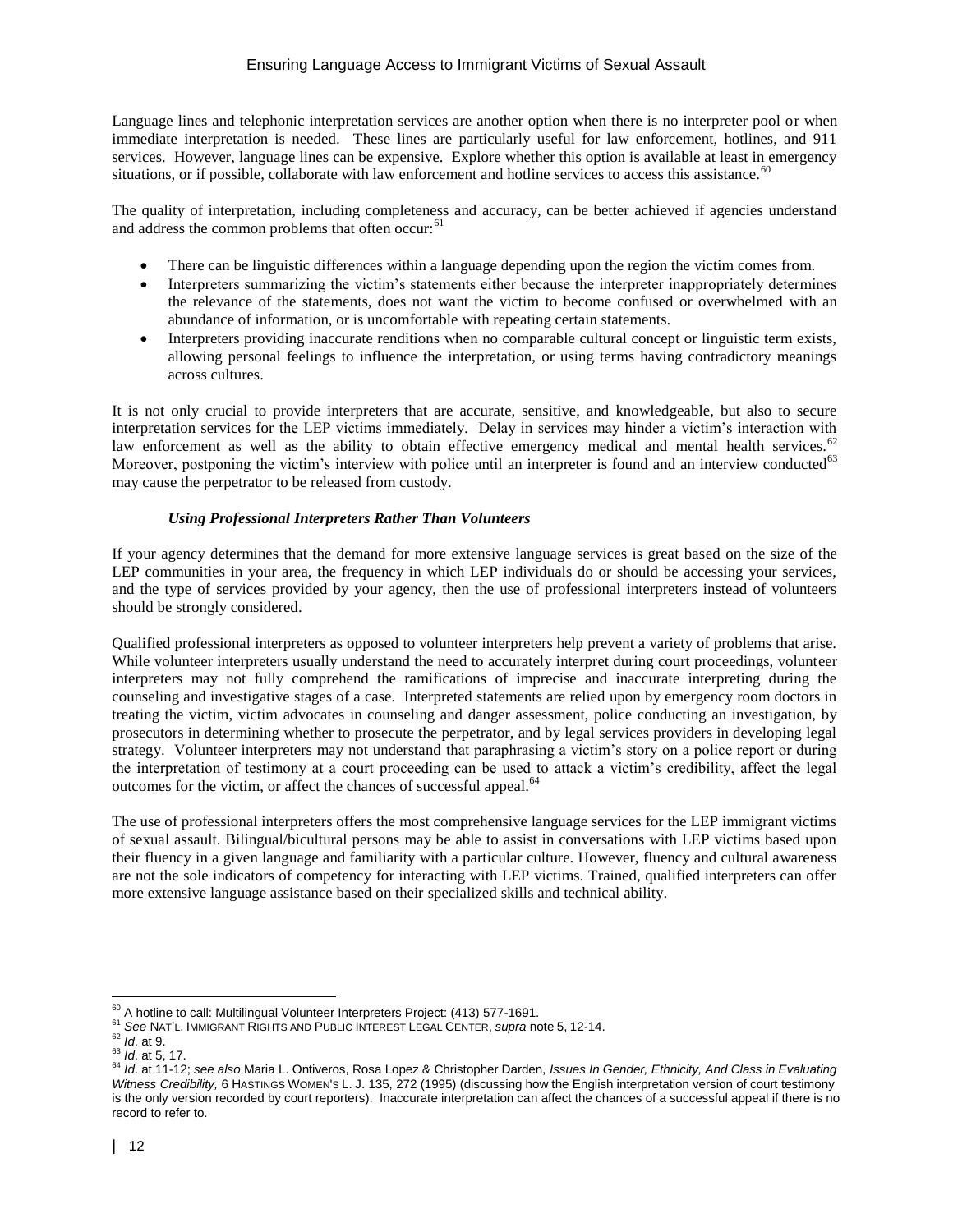State courts have developed a Model Code for the standards of professionalism and testing for court interpreters.<sup>65</sup> For an interpreter to be qualified,<sup>66</sup> the interpreter must be able to perform the following:

- Simultaneous interpretation from English to the foreign language
- Consecutive interpretation, English to the foreign language and foreign language to English
- Sight translation of English documents into the foreign language
- Sight translation of foreign language into English

Testing techniques help ensure that the interpreter can demonstrate competence, accuracy, and professionalism.<sup>67</sup> A competent interpreter should possess a broad vocabulary that includes formal, casual, and colloquial language. This skill includes the ability to communicate and understand the nuances in language based on the culture, gender, and class of an LEP individual. Second, an interpreter must be able to express what the victim is saying without omitting, adding, or making any changes to the victim's story.<sup>68</sup> Interpreters are members of a profession, and must remain impartial and maintain a low profile when facilitating a communication, even where the interpreter is a volunteer, or a friend or acquaintance of the victim.<sup>69</sup> Exhibiting cultural competency and awareness, maintaining accuracy by acknowledging that one's job is to merely convey the words of another, and keeping a neutral position are methods through which interpreters can help preserve a victim's credibility.

It is important that your agency has a means for identifying the language victims seeking services speak and for communicating to them that you can secure interpreters to help them receive services from your agency. Language identification cards can be purchased to help victims identify the language they speak. Signs can be posted in your agency in multiple languages advertising your agency's willingness to provide interpreters. The following list of questions can help you assess a sexual assault victim's needs for interpretation and to assess whether an interpreter is qualified to interpret: $70$ 

# *Sample Questions to Assess The Victim's Understanding of English*

- Can you please tell me your name?
- How old are you?
- How did you get to our office today?
- How did you find out about us?
- What kind of work do you do?
- How comfortable are you talking with me in English about what happened to you?
- Would you like us to provide you with a free interpreter to help you talk to us about what happened and what kind of help we can give you?

### *Determining the Language Needed*

- Determine the language of the party using language ID cards
- If the victim cannot read you can
	- $\circ$  Call a language line for assistance determining the language the victim is speaking.

[http://www.seattle.gov/civilrights/documents/litk.pdf#search=%22Code%20of%20Professional%20Conduct%20for%20Interpreters%](../../source-files/SA%20Manual/CH%2016%20SA_public%20benefits%20chapter%20final_np_9.25.11%20(1)7.10.13.doc) [20and%20Translators%2C%20Seattle%20Office%20for%20Civil%20Rights%22.](../../source-files/SA%20Manual/CH%2016%20SA_public%20benefits%20chapter%20final_np_9.25.11%20(1)7.10.13.doc)

 $\overline{a}$ <sup>65</sup> See WILLIAM HEWITT, NATIONAL CENTER FOR STATE COURTS, COURT INTERPRETATION: MODEL GUIDELINES FOR POLICY & PRACTICES IN THE STATE COURTS, ASSESSING INTERPRETER QUALIFICATIONS: CERTIFICATION TESTING AND OTHER SCREENING TECHNIQUES (National Center for State Courts 1995), *available at*

[http://www.ncsconline.org/wc/publications/Res\\_CtInte\\_ModelGuideChapter5Pub.pdf.](http://www.ncsconline.org/wc/publications/Res_CtInte_ModelGuideChapter5Pub.pdf)

The term qualified includes certified interpreters. There are not formal interpreter certification programs for all languages. Thus, it is important for programs to be able to distinguish between interpreters who are qualified to interpret and persons who are not qualified.

<sup>67</sup> DEBORAH M. WEISSMAN, *Between Principles and Practice: The Need for Certified Court Interpreters in North Carolina,* 78 N.C. L. REV. 1899, 1956-57 (2000).

<sup>68</sup> *Id*.

<sup>&</sup>lt;sup>69</sup> SEATTLE OFFICE OF CIVIL RIGHTS, CITY OF SEATTLE, CITY OF SEATTLE INTERPRETER TOOL KIT: A GUIDE TO HELP YOU PROVIDE INTERPRETATION AND TRANSLATION SERVICES TO SEATTLE'S MULTILINGUAL COMMUNITY, APPENDIX C: CODE OF PROFESSIONAL CONDUCT FOR INTERPRETERS AND TRANSLATORS 14 (May 1999), *at*

<sup>70</sup> *See* UEKERT ET AL., *supra* note 7, 171-172.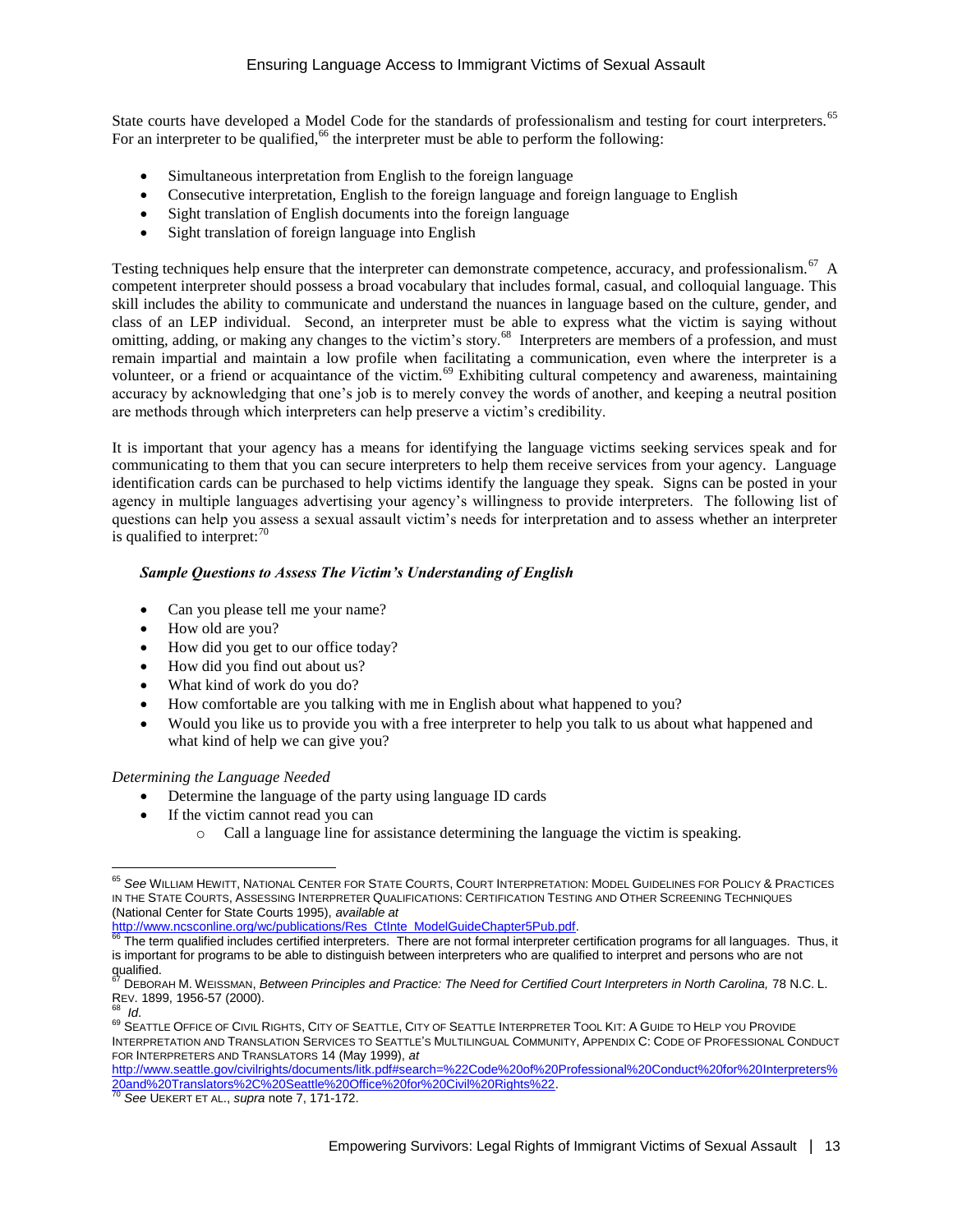o You may also try asking about the victim's country and city of origin which may have the same or similar name in English as in the victim's native language.

### *Sample Questions to Assess Interpreter Qualifications*

- What training or credentials do you have as an interpreter?
- Are you or have you been a qualified or certified interpreter in this or another state? o If so, by what agency?
- Have you been qualified or certified by a court to interpret?
- Are you familiar with the Code of Professional Responsibility for interpreters?
- What are its main points?
- How did you learn English?
- How did you learn (non-English language)?
- Do you know the victim or the perpetrator? If yes, how do you know them?
- What is your educational background?

### *What to Expect From a Qualified Interpreter.*

A good interpreter will:

- Interpret in the first and second person
- Interpret everything said, with no additions, omissions, explanations, or personal input
- Request clarification if a phrase or word is not understood
- Ask you to speak one sentence at a time
- Will ask you to slow down to give him or her time for interpretation if you are talking for too long
- Encourage you to speak to the client not to the interpreter
- Use appropriate interpreter tools such as a language dictionary and note-taking materials
- Be as unobtrusive and professional as possible

# Developing Materials for LEP Immigrant Victims of Sexual Assault

Written materials are an important way to convey information and to conduct community outreach. After identifying the LEP immigrant communities in your area, identify existing materials that could be adapted for your agency. Courts, law enforcement, immigrant community-based organizations, victim services organizations, hotlines, and national organizations working on immigrant victims' legal rights may already have materials that have been developed that your agency can put your contact information on and use. If you are working with an immigrant population that is different from the one that the materials were developed for you may want to consider starting with these materials and adapting them for your immigrant community.<sup>71</sup>

It is important that materials use language that is appropriate and accessible to the target LEP community. Avoid legalese as it is hard for even English speaking victims to understand and may be difficult to translate. It is essential to have the materials reviewed by several trusted and skilled translators. Do not assume that all immigrant communities will understand the terminology your agency typically uses in English. There may be variations in language that can have different meanings for different immigrant groups. Furthermore, not all immigrants will have the same fluency level in their native language. Translated materials that use more simplified language will be understood by a broader range of immigrant victims both in English and when translated. It is important to be aware of these differences.

 $\overline{a}$ <sup>71</sup> For examples of resources, see Limited English Proficiency, A Federal Interagency Website[, http://www.lep.gov/;](http://www.lep.gov/) National Center for State Courts[, http://www.ncsconline.org/;](http://www.ncsconline.org/) U.S. Department of Housing and Urban Development, Limited English Proficiency, [http://www.hud.gov/offices/fheo/promotingfh/lep.cfm;](http://www.hud.gov/offices/fheo/promotingfh/lep.cfm) Legal Momentum, Language Access Tools, [http://endabuse.org/userfiles/file/ImmigrantWomen/Language%20Access%20Tools.pdf.](http://endabuse.org/userfiles/file/ImmigrantWomen/Language%20Access%20Tools.pdf)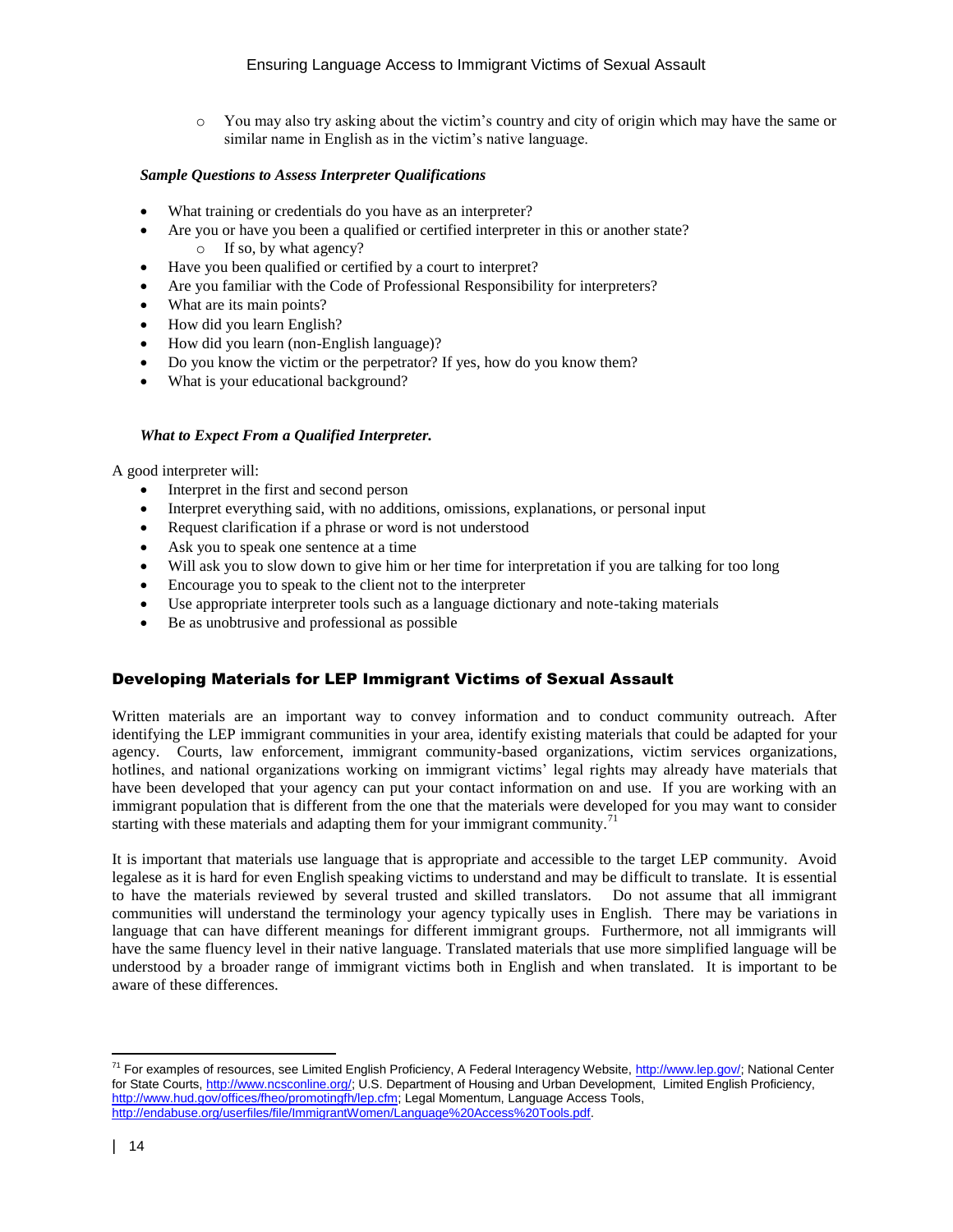When working with immigrant victims of sexual assault, special attention must be given to producing a culturally competent publication. Sexual assault is viewed differently in each immigrant community. There may be stigmas attached to being a victim of sexual assault. In addition, some immigrant communities may view sexual assault as a taboo subject. Words like 'sexual harassment', 'stalking', 'rape' may not be easily translated to other languages.<sup>72</sup> Other terminology may need to be used to explain this behavior. It is important for women from immigrant communities and sexual assault experts to be involved in the development, so that the materials are culturally competent.

The following are subjects that are useful to include in translated materials for immigrant victims of sexual assault:

- Lists of resources and agencies where immigrant victims can seek help;
- Brief information about eligibility for VAWA immigration relief and access to services and benefits available to all immigrant victims regardless of immigration status;<sup>73</sup>
- Information on relief available from courts, e.g. sexual assault protection orders and criminal prosecution of sexual assault perpetrators;
- Access to Victim of Crime Compensation (VOCA);
- Information on health care issues affecting immigrant victims of sexual assault and victims' legal rights to access health care;
- Overview of sexual assault, sexual harassment, stalking, rape, and child sexual abuse.

### Interpreters for LEP Victims at Court Proceedings

Courts should make every effort to ensure that LEP immigrant victims of sexual assault are provided competent interpreters at all criminal and civil court appearances including hearings, trials, and motions.<sup>74</sup> Courts should also be responsible for providing interpreters to help victims complete applications in order to file for and receive emergency protection orders.<sup>4</sup>

Advocates and attorneys working with LEP victims play an important role in assuring that courts provide interpreters for LEP victims.<sup>76</sup> The National Center for State Courts found in a National Institutes of Justice funded survey of LEP victims' access to protection order courts that a "court's capacity to provide interpreters fell substantially short of what was required to meet the needs of the LEP population they served."<sup>77</sup> Despite this lack of resources, over 59 percent of courts reported that they believed they had sufficient language services to meet the needs of LEP petitioners for protection orders.<sup>78</sup> This figure rose to 79 percent for rural courts.<sup>79</sup> Where advocates, attorneys, and community-based organizations worked with their courts and had good communication, LEP petitioners' access to the courts and interpreters for LEP protection order petitions improved.<sup>80</sup>

Federal and state courts have different methods of qualifying interpreters. At the federal level, the Court Interpreters Act of 1978 led to a national certification exam to assess the competency level of court interpreters.<sup>81</sup> This federal certification process is only available in Spanish. $82$  It is therefore important that programs and government agencies make themselves accessible to LEP victims by knowing how to qualify interpreters who speak other languages.

Standards for interpreter certification and/or qualification may vary from state to state, but many states have joined together and formed "The Consortium for State Court Interpreter Certification" to develop and regulate court

<sup>72</sup> *See* NAT'L. IMMIGRANT RIGHTS AND PUBLIC INTEREST LEGAL CENTER, *supra* note 5, 5.

<sup>73</sup> BREAKING BARRIERS, *supra* note 4, § 4.

<sup>74</sup> *See* DOJ LEP Guidance, *supra* note 16.

<sup>75</sup> *See* UEKERT ET AL., *supra* note 7,197-206.

<sup>76</sup> *Id*. at 7, 204.

<sup>77</sup> *Id*. at 3.

<sup>78</sup> *Id*. at 5.

<sup>79</sup> *Id*.

<sup>&</sup>lt;sup>80</sup> *Id.* at 8, 67-81.<br><sup>81</sup> The NCSC po

The NCSC now administers the Federal Court Interpreter Certification Exam for the Administrative Office of the U.S. Courts. *See*  Federal Court Interpreter Certification Program, [http://www.ncsconline.org/d\\_research/fcice\\_exam/index.htm.](http://www.ncsconline.org/d_research/fcice_exam/index.htm) <sup>82</sup> *Id*.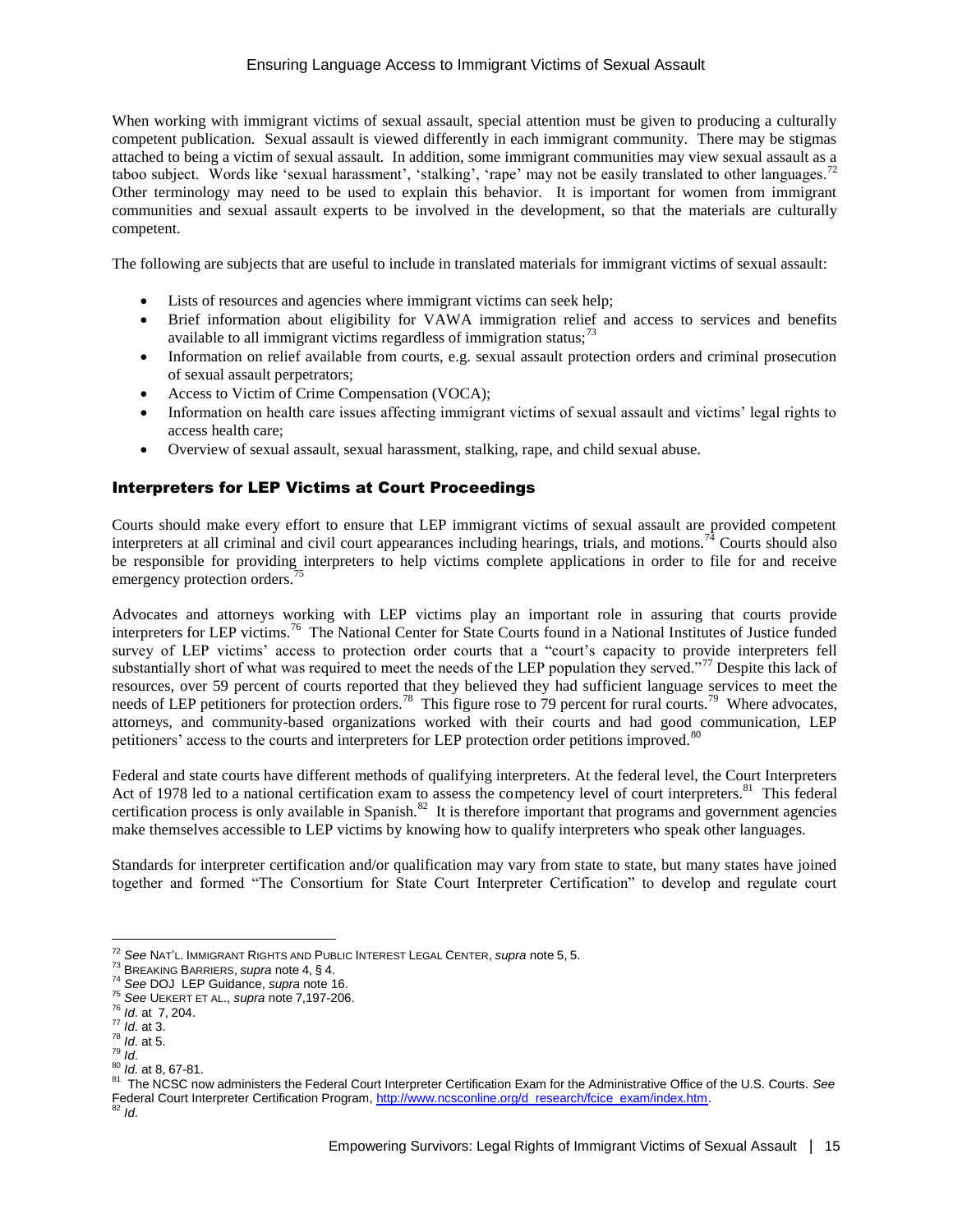interpreter certification procedures.<sup>83</sup> In fact, at least 35 percent of all courts rely on a state register of qualified interpreters.<sup>84</sup> To find out what your state requires, contact the court interpreter program in your state. If there is no state court interpreter program, check with the administrative office of the courts in your state.<sup>85</sup>

Immigrant victims should understand the role of court interpreters. Judges should take the time to explain the interpreter's role as a neutral party present to interpret the court proceedings. For many immigrant victims, this may be their first experience with the judicial system and their first experience explaining the traumatic events that have brought them to court. For this reason, it is also important to have a bilingual advocate accompany the immigrant sexual assault victims to court since the interpreter cannot serve in that role.

Advocates accompanying victims to court can play an important role helping victims dispel myths, understand court proceedings, be less afraid, and be more comfortable in testifying. Many immigrants may come from countries with a civil law system where evidence is typically accepted in the form of signed, notarized, and sealed affidavits. <sup>86</sup> For many immigrants, the courts may have also been the enforcers of oppressive laws and provoked feelings of fear and distrust for some immigrants.<sup>87</sup> It is important for advocates and attorneys to take the time to explain the court process and answer any questions the immigrant victim may have. They should explain that oral testimony is not only valid evidence, but the primary method that evidence is presented to the court.<sup>88</sup> They should be assured that the courts function independently and are a neutral ground for parties to resolve their disputes. Immigrant women may expect that persons who succeed in court are wealthy and politically connected. Advocates and attorneys should also inform victims that a sexual assault perpetrator or batterer cannot use his legal immigration status or economic status against them in court. Bringing immigrant victims to see testimony in court proceedings in similar cases can help immigrant victims better understand legal relief that is available to victims in the United States. This will help a victim who may have to testify in a criminal or civil court action be a more effective witness because she knows what to expect when she testifies. This works particularly well in protection order and family law cases.

Ensuring quality of interpretation is also a vital requirement for court proceedings. When advocates who are proficient in the language are present at court proceedings, they can help evaluate the accuracy of the interpretation. Sometimes interpreters will paraphrase or supplement a witness' testimony, instead of interpreting the meaning of what has been stated. This is especially problematic for immigrant victims who are testifying about rape, sexual assault, and domestic violence.<sup>89</sup> Attorneys should control the questioning and the interpretation. The interpreter should be instructed to interpret fully everything stated by any party, the judge, or any attorney to the proceeding. In courts that have a system for tape recording proceedings, attorneys should request that the proceedings are tape recorded. Should problems arise with the interpretation, the victim's attorney will be able to make an objection to the interpretation for the record and the tape recording will provide an opportunity to have the interpretation reviewed by a qualified interpreter. Some attorneys representing immigrant victims bring to court persons who are fluent in the language that the victim speaks to inform the attorney of interpretation problems when the attorney does not speak the client's language.

### *Healthcare Access*

Healthcare access is one of the most crucial areas in which LEP immigrants must be provided assistance in their primary language. Nowhere could this be more true than when victims of rape or sexual assault seek healthcare for injuries and forensic exams. Many health programs provide information about their services only in English. Too often LEP immigrants seek services from hospitals and medical clinics with receptionists, nurses, and doctors who speak only English. Interviews to determine eligibility for medical care or social services are often conducted in

<sup>83</sup> National Center for State Courts, Consortium for State Court Interpreter Certification—Frequently Asked Questions (Mar. 14,  $^{2005}$ ,.

See UEKERT ET AL., *supra* note 7, 44.

<sup>&</sup>lt;sup>85</sup> National Center for State Courts, Court Interpretation[, http://www.ncsconline.org/D\\_Research/CourtInterp.html](http://www.ncsconline.org/D_Research/CourtInterp.html) (last visited Dec,

<sup>14, 2009) (</sup>listing several resources on court interpretation programs). <sup>86</sup> GRACE HUANG, *Immigrant Women of Color Face Special Barriers to Legal Redress: Celebrating the Courts in an Inclusive Society,* EQUAL JUSTICE NEWSLETTER, Mar. 2000, at 2, *available at* 

[http://www.courts.wa.gov/programs\\_orgs/pos\\_mjc/newsletter/032000/equaljustice.cfm?article=immigrant.htm.](http://www.courts.wa.gov/programs_orgs/pos_mjc/newsletter/032000/equaljustice.cfm?article=immigrant.htm) **See NAT'L. IMMIGRANT RIGHTS AND PUBLIC INTEREST LEGAL CENTER, supra note 5, 6.** 

<sup>88</sup> *Id*. at 2.

<sup>89</sup> See MARIA L. ONTIVEROS, ROSA LOPEZ & CHRISTOPHER DARDEN, *Issues In Gender, Ethnicity, And Class in Evaluating Witness Credibility,* 6 HASTINGS WOMEN'S L. J. 135, 272 (1995).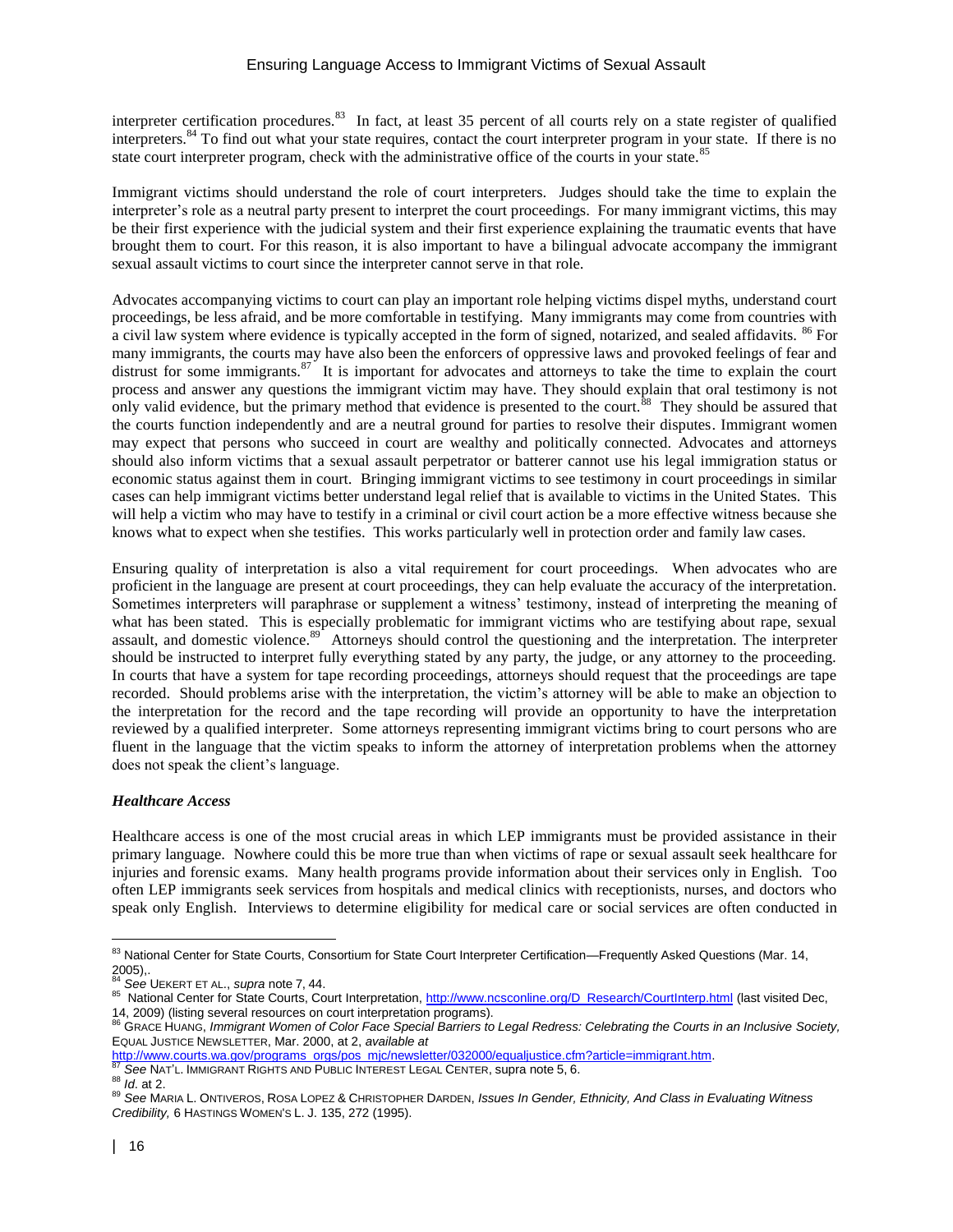English by intake workers who do not speak any language other than English. This often results in the denial of medical care or social services, delays in the receipt of such care and services, incomplete or inaccurate medical records, or the provision of care and services based on inaccurate or incomplete information.<sup>90</sup> These delays are particularly problematic and dangerous for immigrant victims of rape, sexual assault, and domestic violence who are seeking healthcare and forensic examinations.

The medical community is crucial in providing assistance and relief to immigrant victims of sexual assault. At times they are the first point of contact for help. Below are some suggested actions you can take to ensure that immigrant victims of sexual assault are provided adequate, competent and language accessible assistance from the healthcare system:

- Find out what collaborations the healthcare community has with immigrant and sexual assault advocacy groups.
- Research the Sexual Assault Response Team (SART) in the community and find out what resources and partnerships it has for LEP immigrant victims of sexual assault.
- Approach healthcare providers about periodic cross-trainings on sexual assault, immigrant communities, and resources and services available to all immigrant victims and build relationships and collaborate with them.
- Find out what interpreter services and translated materials are available for LEP immigrant victims of sexual assault in the community, in the state, and nationally.
- Adapt materials created nationally or in your state for your community and translate the materials in the language(s) LEP victims need in your community.
- Provide training to healthcare providers and organizations on how to work effectively with interpreters.

# Conclusion

 $\overline{a}$ 

Improving the delivery of services to immigrant victims of sexual assault requires a significant assessment of LEP access. Crucial information vital to assisting immigrant victims of sexual assault must be made available in various languages. This includes: information on law enforcement, healthcare, VAWA and other immigration relief, sexual assault services, and access to public benefits. The best programs include of collaborative partnerships between law enforcement, prosecutors, courts, healthcare, sexual assault services, legal services and programs working with immigrant communities that have gained the trust of immigrant women.

For more information on how to assess and develop your programs to ensure LEP access, please see [www.lep.gov,](http://www.lep.gov/) specificall[y http://www.lep.gov/Law\\_Enforcement\\_Planning\\_Tool.htm.](http://www.lep.gov/Law_Enforcement_Planning_Tool.htm)

<sup>90</sup> *See e.g.* JOHN HORNBERGER, MD, MS ET. AL*, Bridging Language and Cultural Barriers Between Physicians and Patients*, 112 PUB. HEALTH REP., 410-417 (Sept.-Oct. 1997).